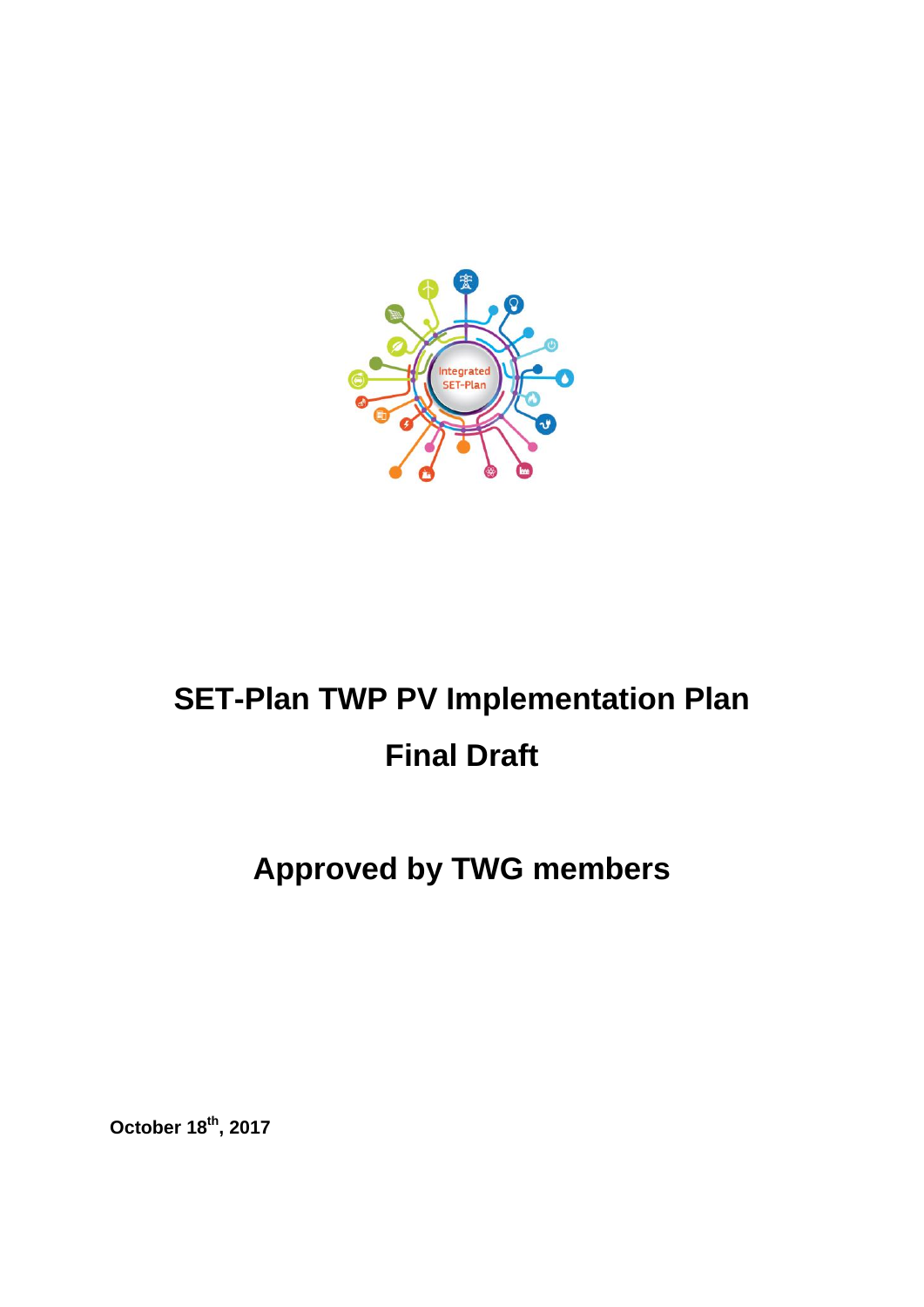## **Contents**

| R&I Activity n. 2 - Technologies for silicon solar cells and modules with higher quality 15 |  |
|---------------------------------------------------------------------------------------------|--|
|                                                                                             |  |
|                                                                                             |  |
|                                                                                             |  |
|                                                                                             |  |
|                                                                                             |  |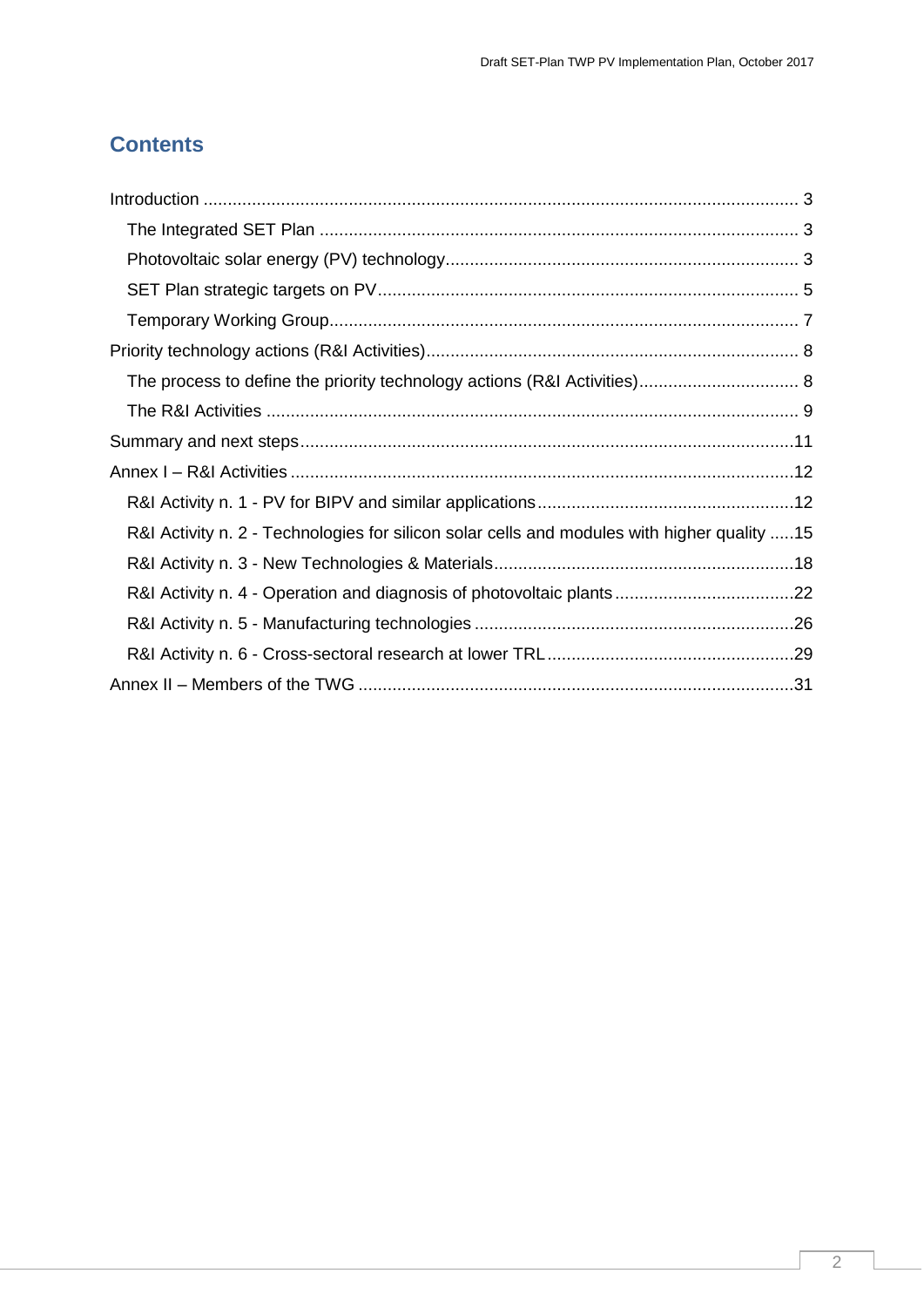### <span id="page-2-0"></span>**Introduction**

#### <span id="page-2-1"></span>**The Integrated SET Plan**

The Framework Strategy for a Resilient Energy Union with a Forward-Looking Climate Change Policy (Energy Union strategy) is built on the ambition to achieve a fundamental transformation of Europe's energy system in a cost-effective way. This will be achieved by moving to more sustainable, smarter, more flexible, more decentralized, more integrated, secure and competitive ways of delivering energy to consumers. Most importantly, meeting this ambition will require that energy producers and suppliers innovate in terms of energy production, transportation and services. As innovation is the basis to the Energy Union, it is vital to support researchers and companies at key stages in the development of new products and processes.

The Strategic Energy Technology Plan (SET Plan) as part of the Energy Union strategy is at the forefront of European energy technology policy. The integrated SET Plan will identify those strategic priorities and actions needed to accelerate the EU energy system transformation in a cost-effective way. Renewable technologies are at the heart of the new energy system with photovoltaic solar energy (PV) as a main pillar.

Consequently, PV contributes to two of ten SET Plan Key Actions, namely to develop highly performant renewables and to reduce the costs of key renewable technologies.

### <span id="page-2-2"></span>**Photovoltaic solar energy (PV) technology**

All major future energy scenarios forecast a key role for photovoltaic solar energy. PV has a huge global and European potential, making it an important building block for a secure and sustainable energy system. In several European countries PV already provides more than 5% of the annual electricity demand, a level originally anticipated to occur only after 2020. PV currently covers approximately 3% of total EU electricity demand. It has the potential to at least double its share by 2020 and to contribute some 15% in 2030. If achieved, this would result in a considerable contribution to the reduction of  $CO<sub>2</sub>$  emissions, since the carbon footprint of PV systems is at least 10 times lower than that of fossil fuel-based electricity, with no  $CO<sub>2</sub>$  emissions during operation. On a global level, PV now contributes almost 2% of total electricity and installations show rapid growth<sup>1</sup>. By the end of 2017, the total installed capacity is expected to be around 400 gigawatt-peak (GWp). It could reach 1 terawatt-peak (TWp = 1000 GWp) shortly after 2020, according to the annual market analysis of the European PV sector association Solar Power Europe<sup>2</sup>. This all, however, only represents a tiny fraction of the longer-term potential. In a recent paper in the high-impact journal Science, a group of scientists from Europe, USA and Japan describe pathways towards 10 TWp in 2030 $3$ . This level of global installations is needed to have real impact on achieving the climate targets agreed in Paris. It would require a tenfold increase of annual global installations and obviously pose a huge challenge, but also great economic opportunity. PV

 $\overline{1}$ 

<sup>&</sup>lt;sup>1</sup> 2016 Snapshot of Global Photovoltaic Markets, IEA PVPV (2017)

<sup>2</sup> Global Market Outlook for Solar Power 2017-2021, Solar Power Europe (2017)

<sup>3</sup> *Terawatt-scale photovoltaics: trajectories and challenges*, Nancy M. Haegel et al., Science **356** (6334), 141-243 (2017).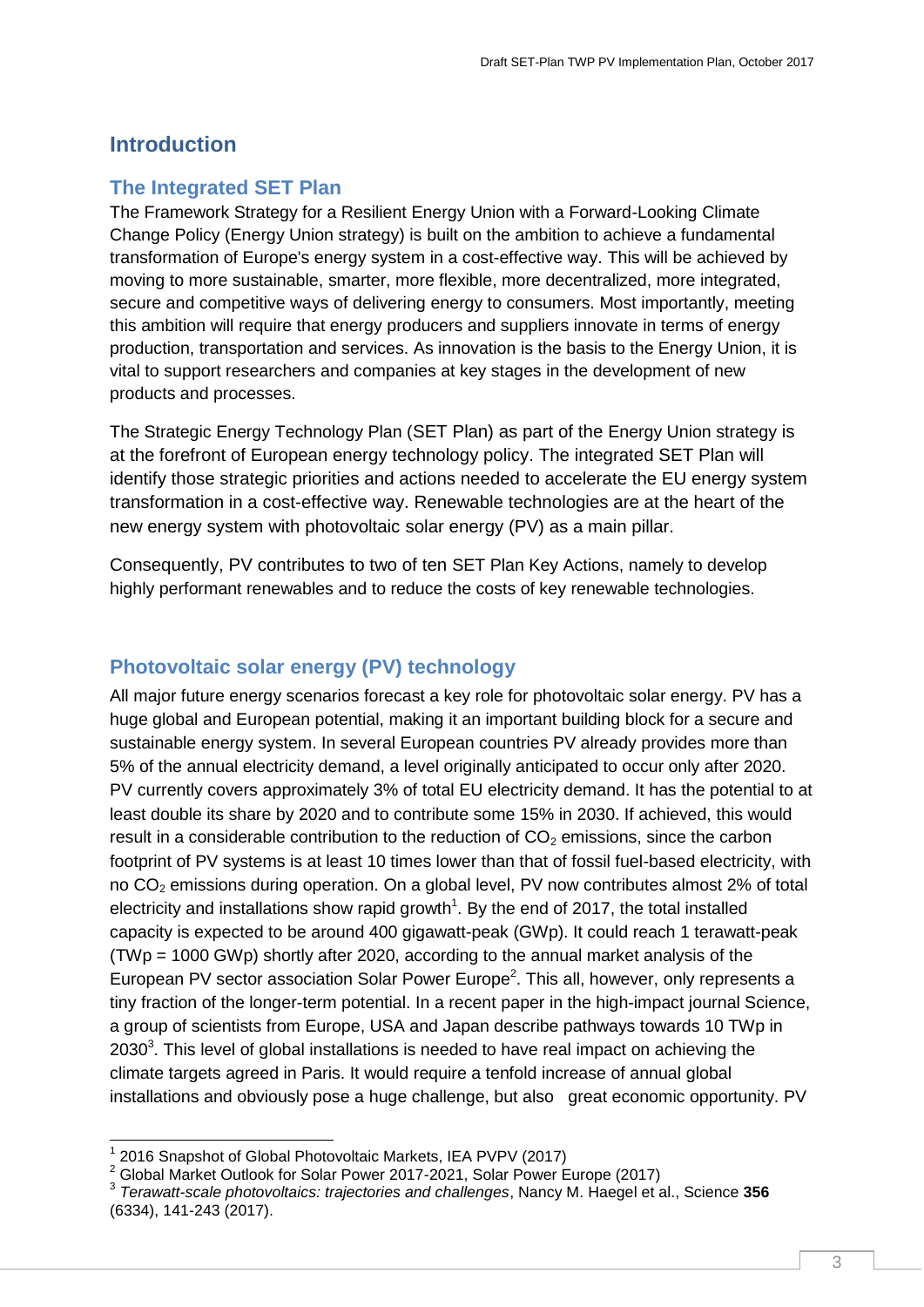deployment can be accelerated by further enhancing light-to-power conversion efficiency and reducing module and system prices as well as by removing energy system integration bottlenecks.

The PV industry has changed dramatically over the last few years. In Europe, the rapid growth of the PV market has not resulted in a similar growth of the production capacity of solar cells and modules. Europe has lost considerable market share in the past decade years. For instance in 2007, about 30% of the global photovoltaic modules manufacturing was done in Europe. In 2016 the share was about  $3\% ^{4}$ . The overall annual turnover of the European photovoltaic industry is estimated, currently, at EUR 5 billion. More than 60% of this figure goes to equipment manufacturing, 20% to inverter manufacturing, 9% to polysilicon production, and about 7% to cells and modules manufacturing<sup>5</sup>. These shares show that the EU PV industry is still well positioned in the upstream segments of the value chain, but is strongly challenged in the downstream parts. Importantly, Europe still has research institutes on PV that are able to maintain a leading position in the highly competitive global science and technology arena. This provides a crucial basis for any ambition to preserve or regain market share in the global PV sector.

Developing a strategy to build on the existing PV industrial and R&I base in Europe, with a view to re-launching cell and module manufacturing, is an urgent priority for three main reasons: 1. There is the concrete risk that once the *central segment* of the PV value chain is lost, soon after the *upstream segment* (i.e. equipment for manufacturing cells and modules) follows because of the continuous interaction and exchanges between the two industrial segments which generally requires logistic proximity; 2. All the analyses point to an ever larger role for photovoltaics in the future global energy system. Ensuring a strong EU position in this industry provides a source of economic growth and for a continued important role in innovative energy technologies, and, importantly, increased energy independence; 3.The 'Clean Energy for All Europeans' proposal announced a *Clean Energy Industrial Forum* to support the EU manufacturing industry (included the photovoltaic industry) to take advantage of the growth opportunities arising as part of the energy transition.

In this context, Europe must continue to invest in Research and Innovation and in industrial production and other activities over the full value chain to be able to play an active role and ensure again a strong industrial position. Managing innovation efficiently, maintaining technology leadership and ensuring a full commitment of industrial stakeholders require a coordinated approach at the European level.

This can happen only through the achievement of ambitious system, cost and performance targets, as well as regulatory and market design measures. System cost and performance are to a considerable extent interdependent and represent the actual drivers for the development of the sector. Indeed, increasing the efficiency of PV modules opens one path for reducing costs and allows for new industrial and market opportunities when accompanied by large scale manufacturing. As module costs account for around 50% of system costs, efforts need to be directed also at reducing the costs of Balance of System (BoS) technologies while introducing new functionalities for grid services. Furthermore, manufacturing of PV modules as building materials can develop to a world-wide market with huge opportunities for the European industry. Driven by policies towards Zero-Energy Buildings and subsequently Plus Energy Buildings (PEB), design and innovation with new

 4 Photovoltaics Report, Fraunhofer ISE, 12 July 2017

<sup>&</sup>lt;sup>5</sup> Assessment of Photovoltaics, Final report, April 2017, EUR 27985 EN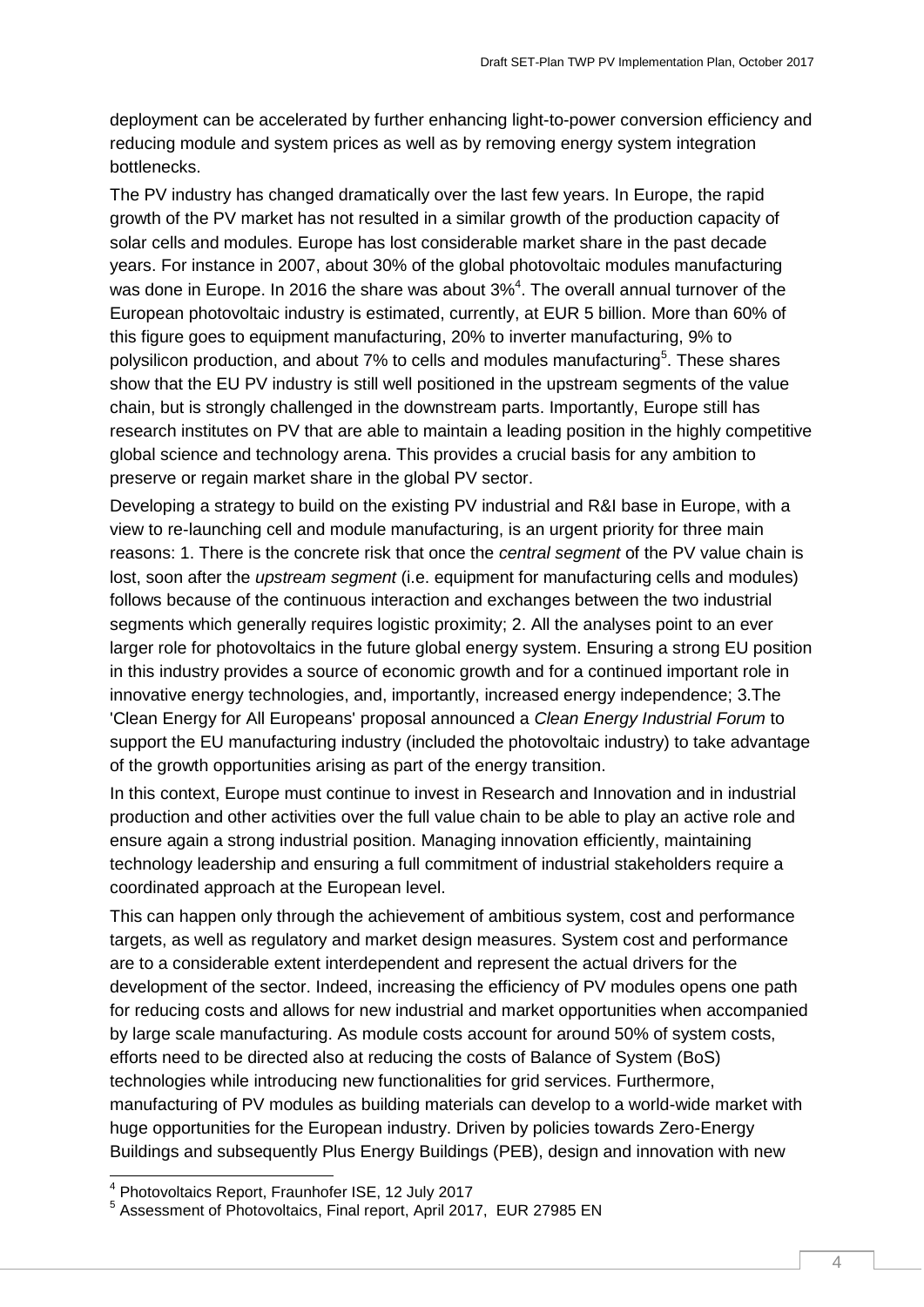Building Integrated Photovoltaic (BIPV) materials and concepts and combinations of energy efficient building materials with BIPV become essential parts of the development strategies of both the PV sector and the building sector. This calls for a multidisciplinary research and development program involving, among others, the PV manufacturing industry and the building materials industry as well as certification bodies. Breakthroughs in technology, applications and business models are required to transform today's BIPV niche market into a future mass market.

The combination of localized PV electricity, storage or local supply and demand management makes buildings the smallest unit of a smart grid of its own. Once the necessary technology and control mechanisms are developed, the step of linking multiple smart buildings will contribute to the widespread deployment of the smart grid technology. This requires the development of control systems for grid-feeding, self-consumption or local storage and standardization of the interoperability of such control systems.

The achievement of the targets will depend not only on technological advances, but also on non-technological factors such as economies of scale (i.e. resulting from an increase in produced and installed capacity), risk-finance for first-of-a-kind manufacturing pilot lines and demonstration of small, commercial scale PV power plants, the ability to take full advantage of the European Single Market, regulatory conditions, standards etc.

#### <span id="page-4-0"></span>**SET Plan strategic targets on PV**

This Implementation Plan describes the technological and non-technological R&I activities that need to be implemented in order to achieve the strategic targets adopted in the SET-Plan Declaration of Intent (DoI) on  $PV^6$ , as agreed in December 2015 by the representatives of the European Commission services, representatives of the EU Member States, Iceland, Norway, Turkey and Switzerland (i.e. the SET-Plan Steering Group), and representatives of the SET-Plan stakeholders most directly involved in the PV sector<sup>7</sup>.

The DoI recognises that, building on the Integrated Roadmap (IR) of the SET-Plan, public (EC and Member States/Regions) and private investment must focus on targeted R&I actions. The overarching goals are to re-build EU technological leadership in the PV sector by pursuing high-performance PV technologies and their integration in the EU energy system as well as bringing down the levelized cost of electricity from PV rapidly and in a sustainable manner to allow competition in electricity markets all over Europe. To achieve these goals, activities targeting improvements on PV system performance, cost reduction, sustainability and innovations have to be carried out. Advances on BIPV products are expected by joint efforts between the PV and the building sectors.

This will be achieved by:

1

- 1. Major advances in efficiency of established technologies (Crystalline Silicon and Thin Films) and new concepts:
	- Increase PV module efficiency by at least 20% by 2020 compared to 2015 levels;

 $^6$  SET-Plan Declaration on Strategic Targets in the context of an Initiative for Global Leadership in Photovoltaics (PV), Strategic Energy Technologies Information System (SETIS),

<sup>&</sup>lt;u>[https://setis.ec.europa.eu](https://setis.ec.europa.eu/)</u><br><sup>7</sup> The European Photovoltaic Technology Platform (PVTP), the European Construction Technology Platform (ECTP) and the EERA Joint Programme on Photovoltaics (EERA JP-PV).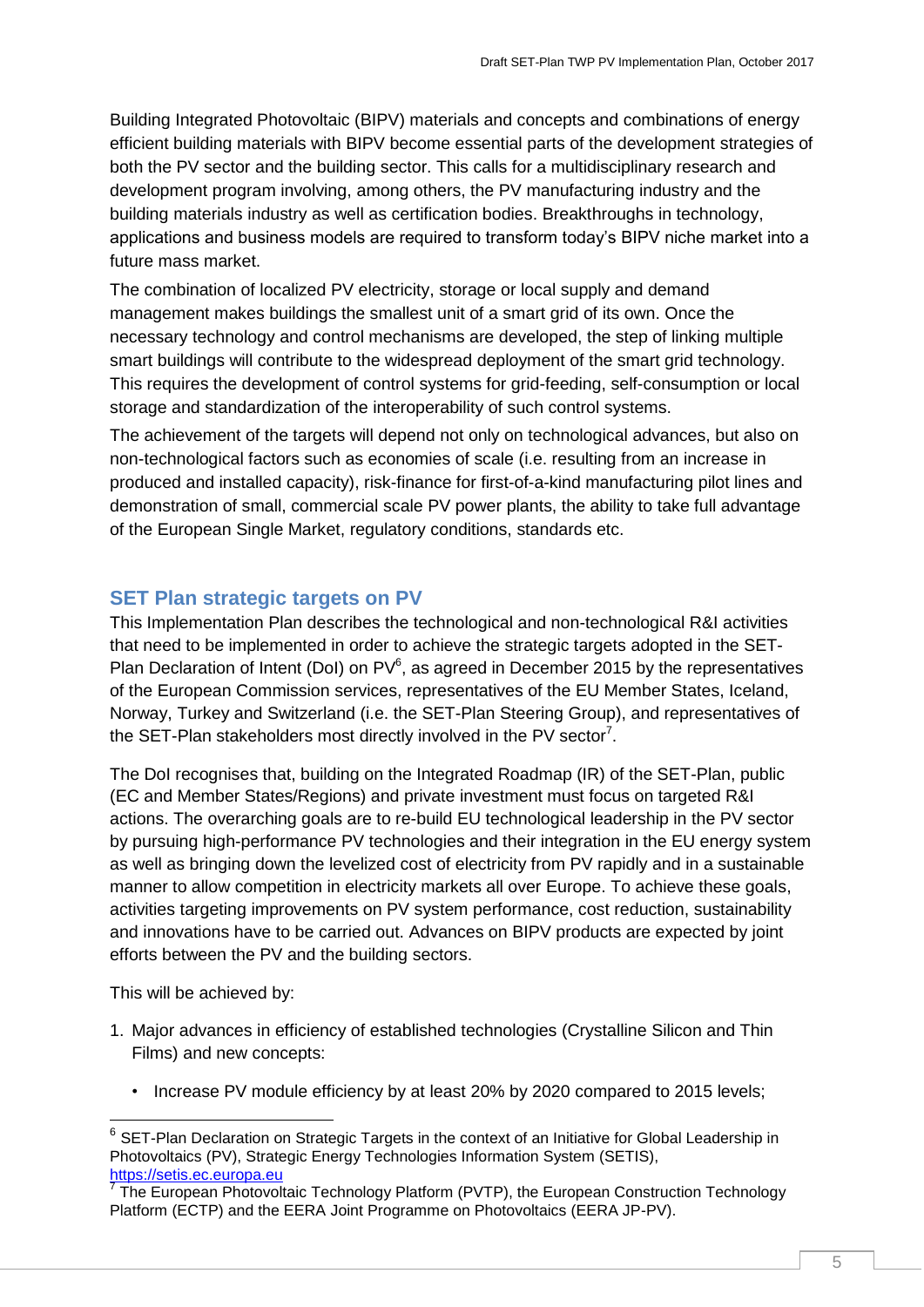- Increase PV module efficiency by at least 35% by 2030 compared to 2015, including with the introduction of novel PV technologies;
- 2. Reduction of the cost of key technologies:
	- Reduce turn-key system costs by at least 20% by 2020 as compared to 2015;
	- Reduce turn-key system costs by at least 50% by 2030 compared to 2015 with the introduction of novel, potentially very-high-efficiency PV technologies manufactured at large scale;
- 3. Further enhancement of lifetime, quality and sustainability and hence improving environmental performance:
	- Maintain proven system energy output per year at least 80% of initial level for 30 years by 2020 and for 35 years by 2025;
	- Minimize life-cycle environmental impact along the whole value chain of PV electricity generation, and increase recyclability of system components (in particular: of modules);
	- Perform focused research and apply & progress eco-design requirements in preparation of implementing measures supporting maximum energy yield (kWh/kWp) and lowest life-cycle environmental impact;
- 4. Enabling mass realization of "(near) Zero Energy Buildings" (NZEB) by Building-Integrated PV (BIPV) through the establishment of structural collaborative innovation efforts between the PV sector and key sectors from the building industry:
	- Develop BIPV elements, which at least include thermal insulation and water protection, to entirely replace roofs or facades and reduce their additional cost by 50% by 2020, and by 75% by 2030 compared to 2015 levels, including with flexibility in the production process;
	- Recognize the importance of aesthetics in the activities of the implementation of NZEB;
- 5. Major advances in manufacturing and installation:
	- Make available GW-scale manufacturing technologies that reach productivity and cost targets consistent with the capital cost targets for PV systems;
	- Develop PV module and system design concepts that enable fast and highly automated installation, to reduce the installation costs of both ground-mounted arrays and PV building renovation solutions, by 2020.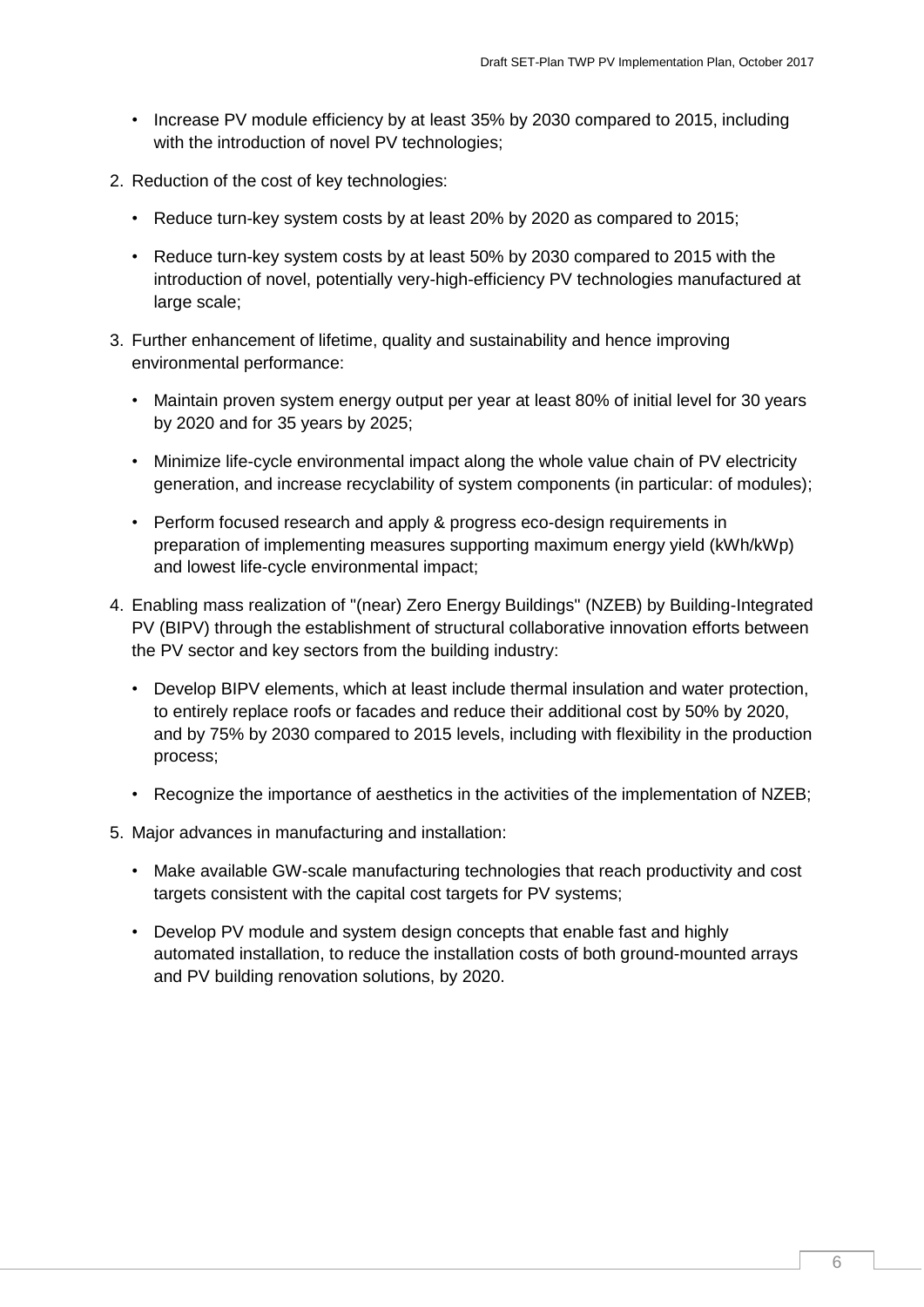## <span id="page-6-0"></span>**Temporary Working Group**

In line with the common principles guiding the preparation of the Implementation Plans within the Integrated SET Plan, a Temporary Working Group (TWG) on PV was set up. It is composed of 30 members forming a balanced group of SET Plan countries, Stakeholders and EC, see annex II.

- SET Plan countries are committed to use their energy R&I national programmes and policies to implement some of the R&I activities that will be selected; and are preferably interested in developing and pursuing joint research with other countries. Country representatives in the TWG PV are government representatives, or nominated by their governments.
- Stakeholders are experts from  $ETIP^8$  PV,  $EERA^9$  and industry not organized in the ETIP.
- The EC facilitates and supports the TWG as needed in agreement with the Chair and Co-Chair.

The nomination of the Chair and Co-chair took place before the first WG meeting on invitation of the EC:

- Chair of the TWG PV: Christoph Hünnekes, Project Management Jülich, Energy System: Renewable Energies / Power Plant Technology, Head of Photovoltaics, Forschungszentrum Jülich GmbH, DE-Jülich
- Co-Chair of the TWG PV: Wim Sinke, Co-chairman European Technology and Innovation Platform Photovoltaics, ECN Solar Energy, NL-Petten
- Supported by EC: Fabio Belloni, Directorate-General for Research & Innovation, Directorate G – Energy, Unit G.3 , BE-Brussels

 8 European Technology & Innovation Platform

<sup>9</sup> European Energy Research Alliance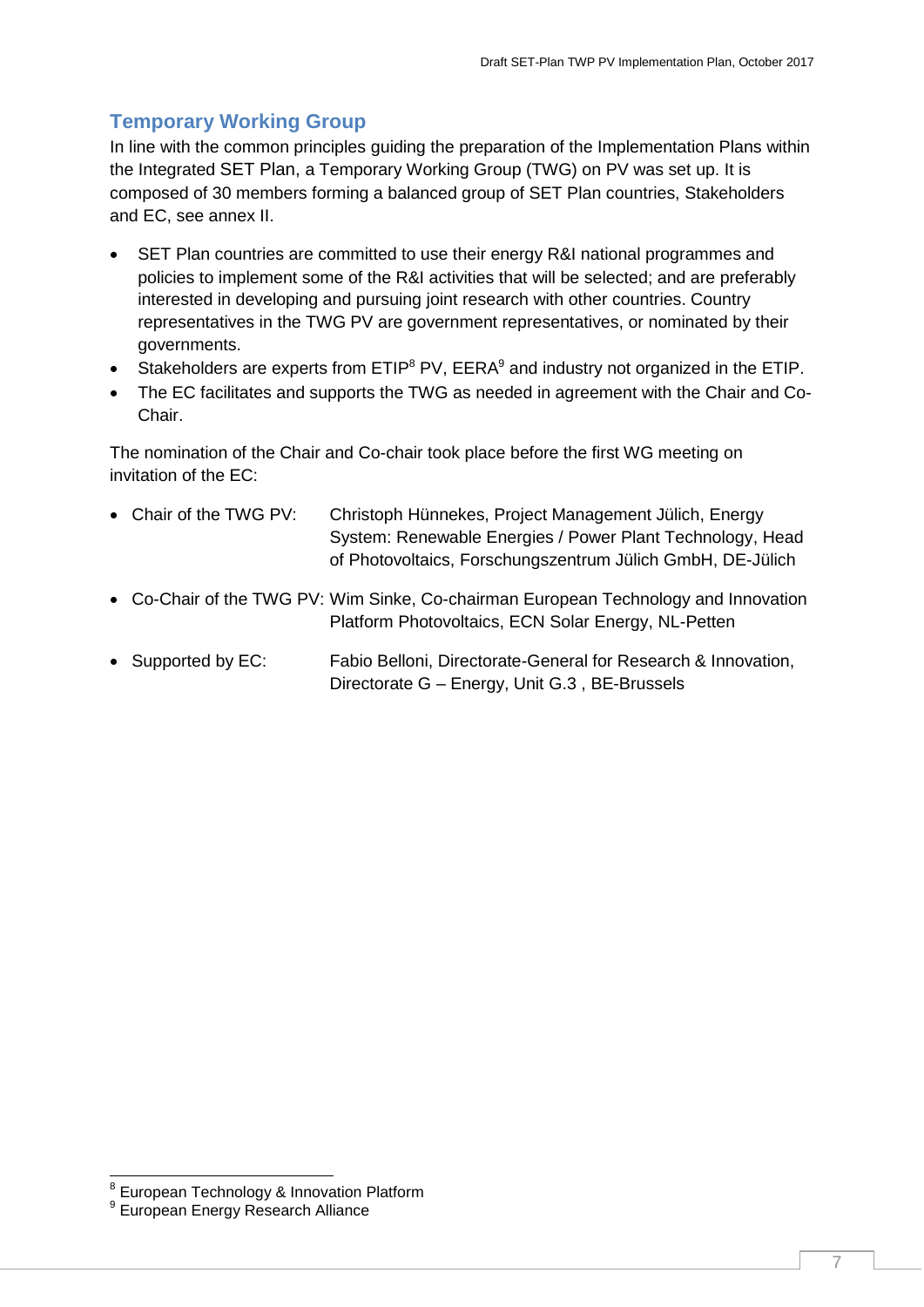# <span id="page-7-0"></span>**Priority technology actions (R&I Activities)**

### <span id="page-7-1"></span>**The process to define the priority technology actions (R&I Activities)**

The core of the Implementation Plan is a selection of R&I activities to be carried out by the various actors (SET Plan countries, stakeholders and, within its mandate, the EC) in order to achieve the targets set in the DoI.

Since its installation in January 2017, the work of the TWG was mainly on the definition of priority R&I activities. A kick-off meeting of the TWG was held in Brussels on 25 January 2017. For the definition of R&I activities, a bottom-up approach was agreed upon. Therefore, a template was sent out to all TWG members after the meeting to collect topics for a long-list of proposals. Until mid-March a set of 53 topics all in accordance with the DoI was compiled, and being characterized by a technical description, concrete targets and priorities.

Following this step, the chair / co-chair of the TWG provided a proposal for a Short-list of 6 combined main activities by grouping the 53 individual topics. Until end of May the definition of these activities was discussed and refined within the TWG.

For each of the 6 activities a subgroup was established which elaborated a draft of the description of each R&I activity. The rapporteurs of the subgroups (see below) handled in first versions of the descriptions by mid-June which were commented by the chair / co-chair. Final drafts were received by mid-July. During this phase multiple phone conferences within the subgroups and between chair / co-chair and the EC coordinating officer took place.

Some of the activities have well identified potential participants; however, this is not an exhaustive list. All activities are open to the participation of other interested entities.

| <b>No</b> | <b>Subgroup</b>                       | Lead                                    |
|-----------|---------------------------------------|-----------------------------------------|
| 1         | PV for BIPV and similar               | Otto Bernsen (NL - Netherlands          |
|           | applications                          | Enterprise Agency)                      |
| 2         | <b>Technologies for Silicon Solar</b> | Ilknur Yilmaz (TR - TUBITAK), supported |
|           | Cells and Modules with higher         | by Prof. Rasit Turan <sup>10</sup>      |
|           | quality                               | and                                     |
|           |                                       | Emiliano Perezagua (ES - Consultores    |
|           |                                       | de Energía Fotovoltica SL)              |
| 3         | New technologies & materials          | Stefan Janz and Simon Philipps (both    |
|           |                                       | EU - EERA PV and DE - FhG-ISE)          |
| 4         | Development of PV power               | Achim Woyte (BE - 3E) and George E.     |
|           | plants and diagnostic                 | Georghiou (CY - University of Cyprus)   |
| 5         | Manufacturing technologies (for       | Bernhard Dimmler (DE - Manz AG)         |
|           | cSi and thin film)                    | and Philippe Malbranche (FR - INES)     |
| 6         | Cross-sectoral research at            | Otto Bernsen (NL - Netherlands          |
|           | lower TRL <sup>11</sup>               | <b>Enterprise Agency)</b>               |

TWG PV subgroups and lead:

1

<sup>&</sup>lt;sup>10</sup> GUNAM - Center for Solar Energy Research and Applications

<sup>&</sup>lt;sup>11</sup> Technology Readyness Level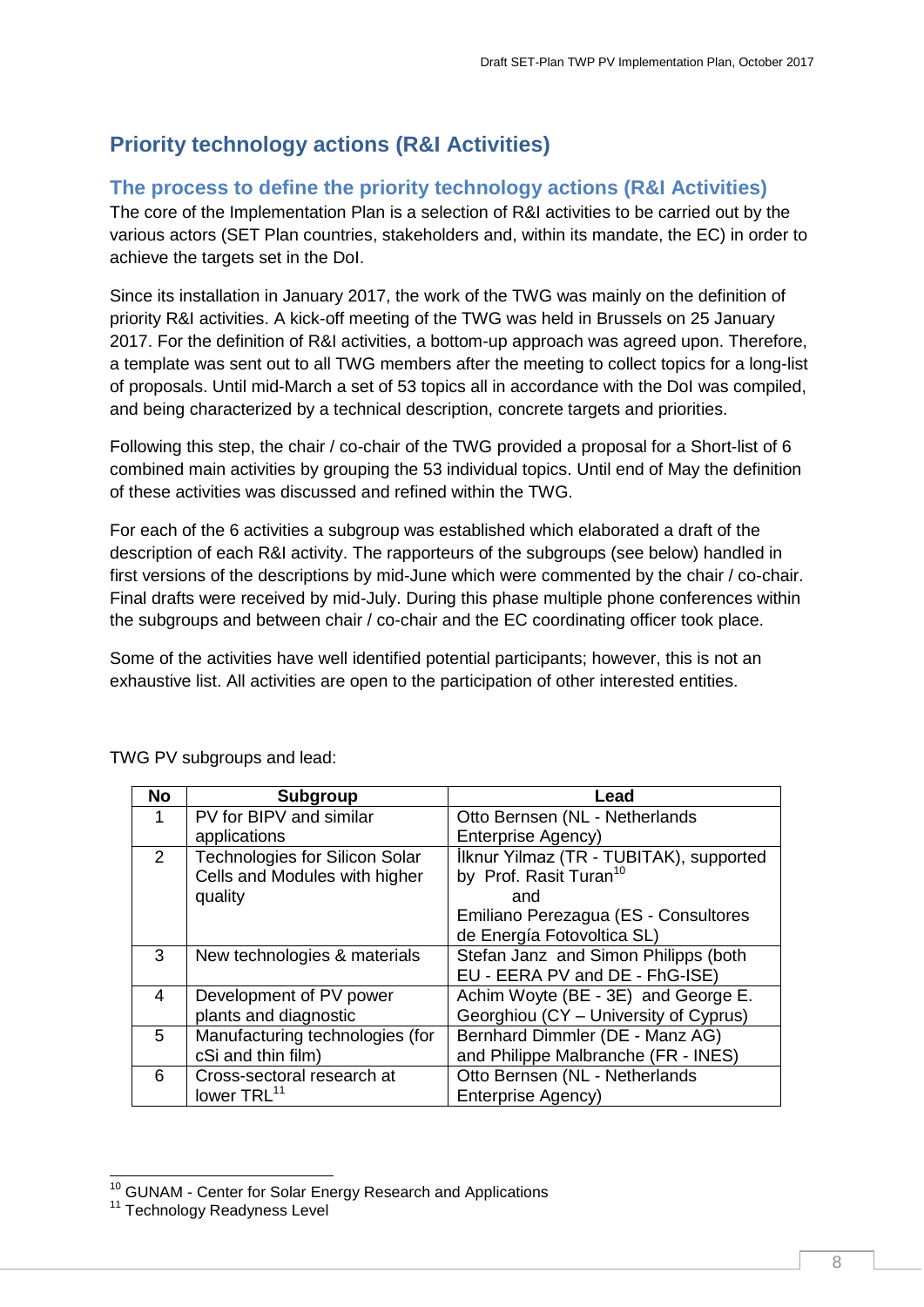#### <span id="page-8-0"></span>**The R&I Activities**

The TWG elaborated a set of 6 technology-related priority activities for the future development of PV technologies and applications in Europe. For each priority, ongoing R&I activities (conducted at national and/or at European level and/or by industry) have been identified which already support the strategic targets. Additional R&I activities are considered important as the global PV industry is currently developing rapidly technologically as well as economically.

The 6 R&I activities reflect the prioritised strategic targets defined in the DoI.

1. PV for BIPV and similar applications

The R&I activity on BIPV aims at developing a market pull approach for innovative and integrated PV solutions that will allow a faster market uptake of new PV technologies and a more intensive and multi-functional use of the available surface area in Europe, including quality and reliability. This requires a multidisciplinary approach and close collaboration between the PV/BIPV and building sectors.

On the one hand, for BIPV it seems likely that thin film technologies (especially CIGS) are well suited. Therefore, a combined development of thin-film PV and BIPV is suggested. On the other hand, BIPV solutions based on other PV technologies can also offer attractive solutions. Sub-activities cover bifacial applications and PV installations on roads & waterways.

2. Technologies for silicon solar cells and modules with higher quality

Wafer-based silicon (cSi) technologies have the largest market share (>90%) in the worldwide solar PV sector. The main objective of this Activity is to develop and implement advanced cSi PV technologies for high-quality, high-performance cells (≥24%) and modules in high-throughput industrial manufacturing processes, including (for the PV sector) new materials and production equipment. These products will serve as differentiator for the European PV industry by means of significant efficiency benefits and better performance related to sustainability aspects and recyclability of modules (PV Ecolabel, Ecodesign and Energy labels). Through this, the European PV industry will be able to strengthen its global position.

3. New technologies & materials

Crystalline silicon based solar cells as well as some thin film technologies are gradually reaching their theoretical efficiency limit. The most promising approach (at least on the short and medium term) to go beyond this limit are tandem technologies. Concrete options are III/V-semiconductor or perovskite top cells on silicon bottom cells. Another option is a stack of two thin-film cells. A third route is the development of cost-effective concentrating PV (CPV).

The aim of this activity is to bring these technologies to an economically feasible level. Therefore the cell processing needs to be scaled-up on an industrial level and the cost needs to be reduced. New materials and the combination of two cell technologies need new interlayer development. Also the stability needs to be enhanced (or maintained if already sufficient). In the end the environmental impact of these new materials needs to be evaluated including quality and reliability.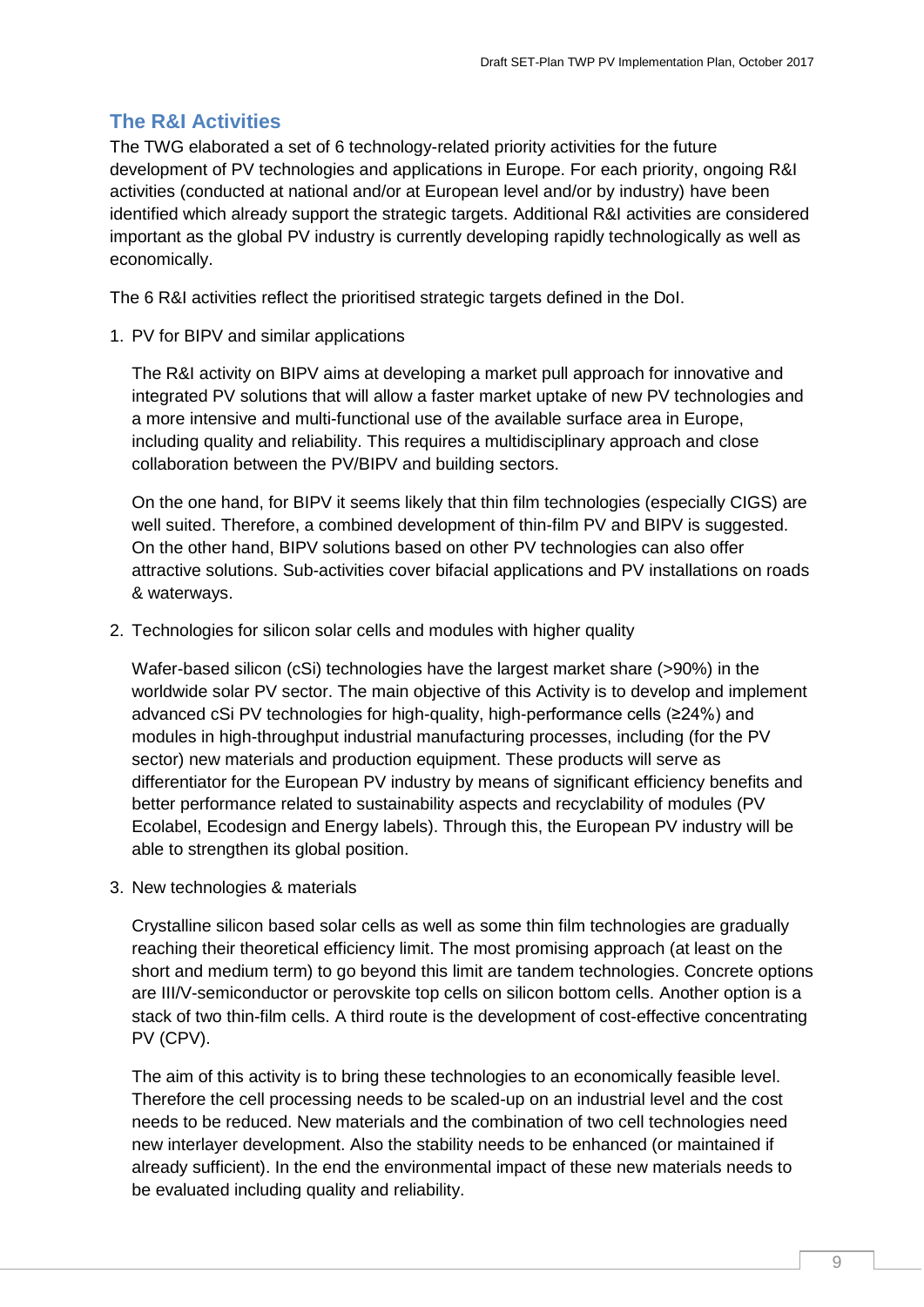4. Development of PV power plants and diagnostics

The aim of this activity is to develop and demonstrate business models and streamline the processes for effective operation and maintenance of residential and small commercial plants in order to keep the plant performance and availability high over the expected lifetime. Especially advanced monitoring is essential. Due to incompatibility and the accompanying extra costs this is often not done according to good industry practices.

Aspects of energy system integration are included, but as an integral part of the PV system.

5. Manufacturing technologies (for cSi and thin film)

Further reduction of system and generation costs (LCoE) for silicon wafer based PV and thin film technologies is strongly supported by the implementation of high-throughput, high yield industrial manufacturing technology. This includes production equipment (Capital Expenditure; CAPEX) and material (Bill of Materials; BOM) costs as well as product quality (efficiency and performance). Advances in this field will strengthen the European manufacturing industry. The introduction of new materials and cell/module designs enforces advances in the field of manufacturing technologies, including the introduction of Industry4.0 ("smart factory") in PV, and will also strengthen the European manufacturing equipment industry.

6. Cross-sectoral research at lower TRL

With respect to high level R&D, European research labs are still the leading institutions worldwide. A closer cooperation of these labs could help maintaining this position in order to support European industry with cutting edge research results.

On a topical level this activity covers all the other activities described above, with a focus on the low TRL-parts of the total R&I programs.

Details of the R&I activities are attached as Annex I.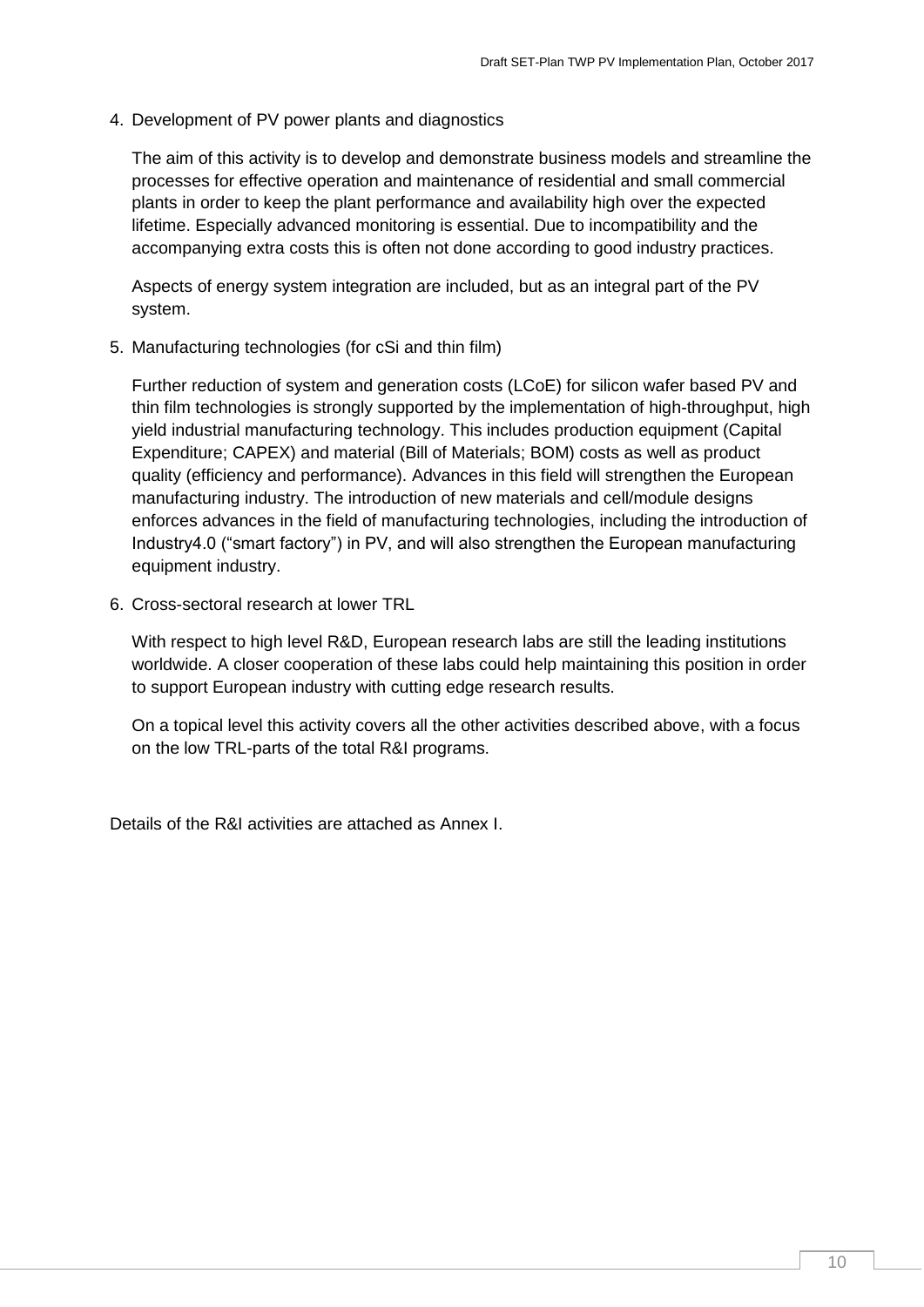## <span id="page-10-0"></span>**Summary and next steps**

 $\overline{1}$ 

The Temporary Working Group on PV, composed by representatives of interested SET Plan countries and relevant stakeholders, representing industry and academia, has identified the priority research and innovation activities (of both technological and non-technological nature) included in the present Implementation Plan. The work has progressed in the course of 2017.

The priority R&I activities are considered to be essential for achieving the corresponding SET Plan targets contained in the Declaration of Intent on PV. Across the proposed actions, the overall volume of investment to be mobilised has so far been identified in broadly 530 M€, with the main contribution expected from the SET Plan countries involved, then from industry, finally from the Horizon 2020 Framework Programme. Some of the actions are already running.

The emphasis has mainly been put on demonstration activities. Nonetheless, research at lower TRL has also been targeted where appropriate, especially under Activities no. 3 and 6. Non- technological aspects have also been addressed, especially within Activities no. 1, 4 and 6. In particular, deployment of BIPV products and PV plants through market uptake actions has been considered under Activities no. 1 and 4, respectively.

The activities proposed have reached different levels of maturity in terms of concreteness, partnership and financing. There is therefore a significant need for further development of the actions. Also, further investments, funding sources and financial instruments<sup>12</sup> will be needed to fully achieve the DoI targets, especially in connection to demonstration and deployment of technologies. The execution of IPs is supposed to be a continuous process, however. Continued work is expected in the next phase to further define financial planning and full commitment of the intended actors.

With the production of this IP and after its endorsement by the SET Plan Steering Group, the mission of the PV TWG is completed. A new structure needed for the follow up of the effective execution of the IP is expected to be put in place.

The EC intends to facilitate through a Coordination and Support Action (CSA) the coordination activities needed for the execution of the IPs<sup>13</sup>. The proposed consortium should count with the participation of research organisations and/or companies (industry) committed in principle to execute all or some of the R&I activities specified in the corresponding IP as endorsed by the SET Plan Steering Group.

In order to keep the momentum and ensure the delivery of the work so far planned, meetings will be organised as necessary.

<sup>12</sup> At EU level, instruments such as *InnovFin Energy Demonstration Projects* and the future *Innovation Fund* are obvious potential sources of finance.

 $13$  See topic "LC-SC3-JA-2-2018: Support to the realization of the Implementation Plans of the SET Plan" of the Horizon 2020 Work Programme 2018-2020 - Secure, clean and efficient energy.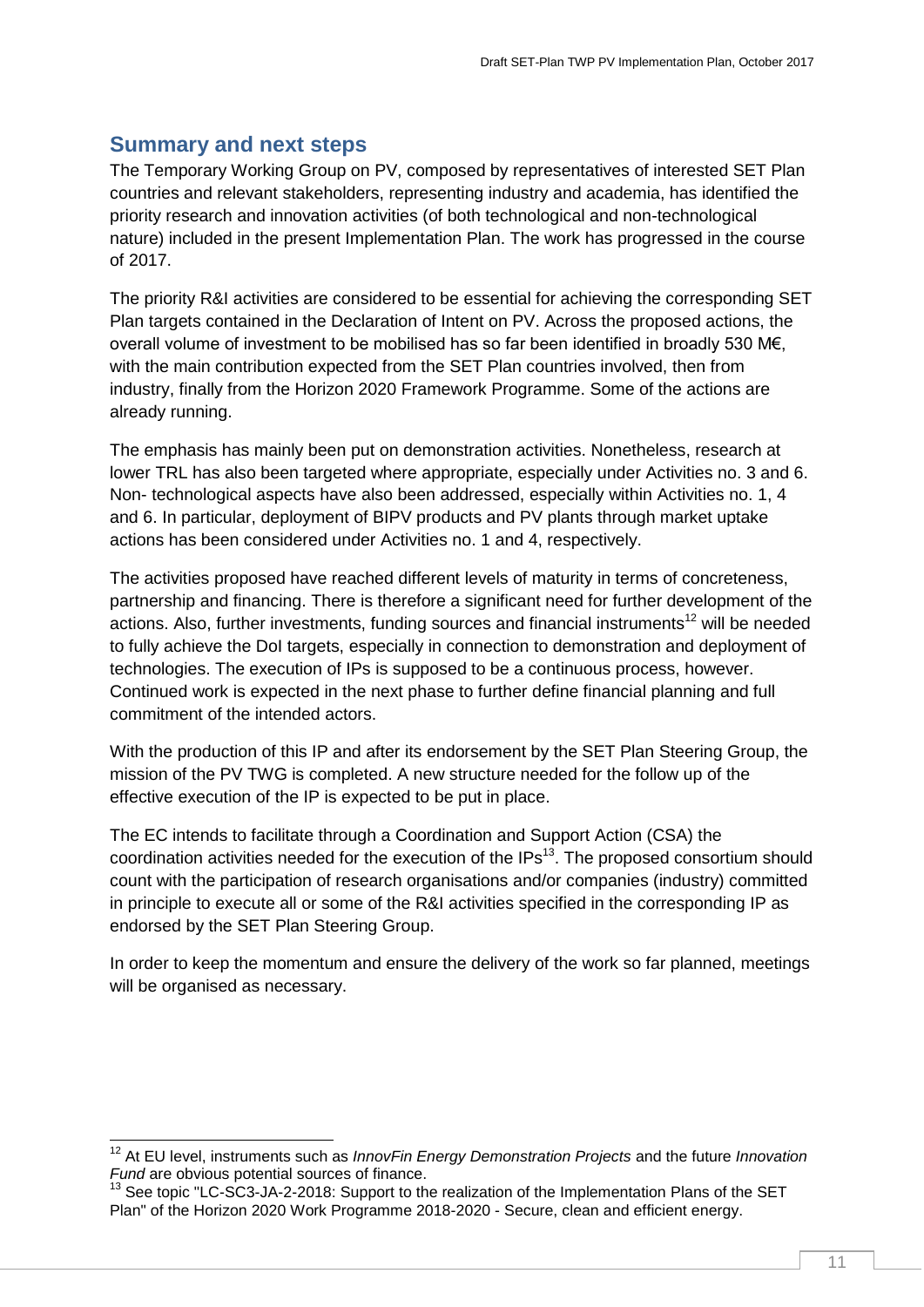# <span id="page-11-0"></span>**Annex I – R&I Activities**

1

## <span id="page-11-1"></span>**R&I Activity n. 1 - PV for BIPV and similar applications**

| PV for BIPV and similar applications<br>(building integrated PV includes here the integration of PV into the infrastructure) |                                                  |  |  |  |
|------------------------------------------------------------------------------------------------------------------------------|--------------------------------------------------|--|--|--|
| Monitoring mechanism:<br>Targets:                                                                                            |                                                  |  |  |  |
| Cost reduction of new PV integrated applications                                                                             | Compare total market size and application        |  |  |  |
| through technological and production related                                                                                 | prices for integrated PV at the start (2017) and |  |  |  |
| progress as well as upscaling national niche                                                                                 | finish (2020) for each PMC (product market       |  |  |  |
| markets (reduce additional cost by 50% by 2020,                                                                              | combination).                                    |  |  |  |
| and by 75% by 2030 compared to 2015 levels)                                                                                  | Estimate added surface otherwise unused for      |  |  |  |
| and thereby accelerating the energy transition.                                                                              | PV.                                              |  |  |  |
| Taking short term measures can still contribute to                                                                           | Cost reduction of integrated PV solution by      |  |  |  |
| the goals already stated in the SET plan for 2020                                                                            | square meter.                                    |  |  |  |
| and an economically viable GW size European                                                                                  | Estimate progress of the learning curve in TRL   |  |  |  |
| market in 2030.                                                                                                              | levels of technology.                            |  |  |  |

**Description:** The main policy drivers behind BIPV market growth in Europe is the fact that, buildings being responsible for more than one third of the final energy consumption of EU, there is an urgent need to make the EU building stock more energy efficient and smarter to accomplish the EU Energy and climate objectives<sup>14</sup>. A number of key requirements should be addressed by the supply chain to fully exploit the potential: flexibility in design and aesthetics considerations, demonstration of long-term reliability of the technology, compliance with legal regulations and cost effectiveness.

This activity aims at developing a complementary market pull approach to the technology development for innovative, multidisciplinary BIPV solutions in the built environment that will allow a faster market uptake of new integrated PV technologies and a more intensive and multifunctional use of the available surface area in Europe, whilst enhancing quality, reliability and live span of the BIPV products and reducing costs.

The added functionality of thin film technologies (such as CIGS, amorphous silicon, organic solar cells and possibly, in the longer term, perovskites) is well suited for specific market segments where flexible and semi-transparent solar cells are needed. Therefore, a combined development of thin film and BIPV is suggested but not exclusively as crystalline and hybrid technologies may still be competitive as well. The continued R&D effort into efficiency and quality improvement also needs to be paired with the integration issues of solar cells and modules into the built environment. Besides this R&D agenda, short term costs reductions will also have to be realized by re-organizing the value chain and scaling up local customized production by harmonizing markets at the finished end products level.

Thus, this activity underpins the strategic target of mass realization of "(near) Zero Energy Buildings" through the establishment of structural collaborative innovation efforts between the PV sector and key sectors from the building industry, namely the development of BIPV elements, which at least include thermal insulation and water protection, to entirely introduce advanced solar building skins, including with flexibility in the production process while recognizing the importance of aesthetics in the activities of the implementation. The interconnection to areas such as e-mobility, Internet of things (in buildings and Cities), circular economy, etc. is important to develop new business models for BIPV within the smart city approach. This underlines the interface with other priority areas of the SET Plan, as well as with the Implementation Plan for

<sup>&</sup>lt;sup>14</sup> [Proposal amending Directive](http://eur-lex.europa.eu/legal-content/EN/TXT/?qid=1490877208700&uri=CELEX:52016PC0765) 2010/31/EU on the energy performance of buildings COM/2016/0765 final - 2016/0381 (COD)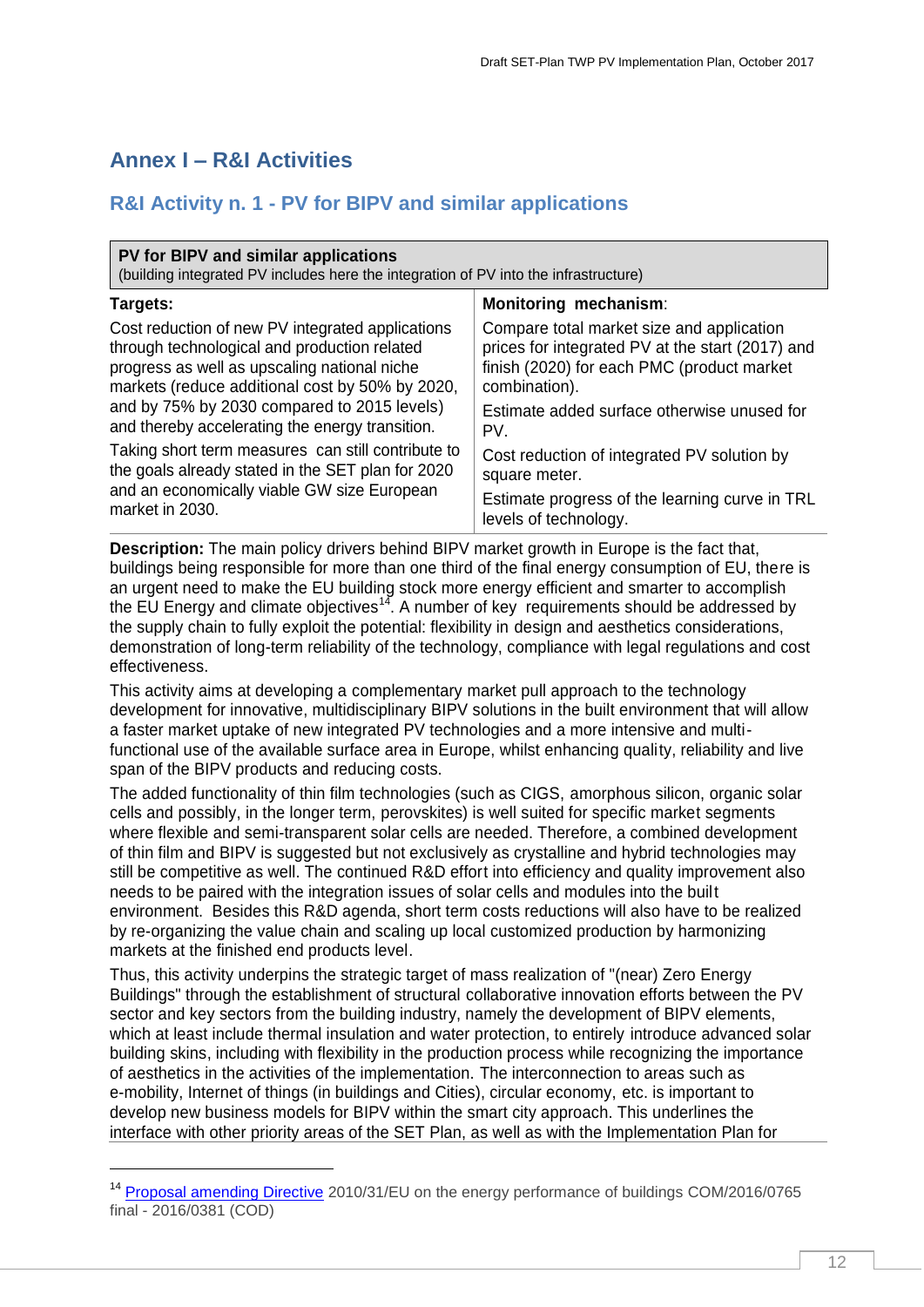#### Energy Efficiency.

Additionally, PV integration into large infrastructural constructions like roads, railways and waterways will be covered which seem to hold a new and so far undiscovered potential.

Supporting the development of a European BIPV/PIPV<sup>15</sup> value chain is a top priority from the technical, financial and political points of view. The offer of innovation from the R&D institutions (push) should be matched by actions to support the demand by the end-users (pull) starting with the development of industrial prototyping facilities jointly run by industries and research institutions.

**TRL:** TRL 3 (experimental proof of concept) to TRL 7 (system prototype demonstration in operational environment) - depending on technology and application<sup>16</sup>

**Total budget required:** Generic PV funding budgets in the MS's already cover the higher cell and module efficiencies and some of the quality issues (see as well activities 2, 3, and 5). Specific R&D into the integration topics and production technologies, related to specific market segments, would require around 5 million €/y to reach critical mass and EU cooperation.

For joint demonstration and feasibility projects close to the market one would need additional 2-5 mil. €/y in total.

| <b>Expected deliverables</b>                                                                                                                                                                                                  | <b>Timelines</b>                                           |
|-------------------------------------------------------------------------------------------------------------------------------------------------------------------------------------------------------------------------------|------------------------------------------------------------|
| Action lines:                                                                                                                                                                                                                 |                                                            |
| 1. EU market alignment for large scale BIPV<br>deployment. (goal GW market before 2030<br>and cost reduction in the value chain)                                                                                              | 1. starting Q4 / 2019 and follow-up at least<br>until 2025 |
| 2. Joint R&D (goal cost reduction and<br>customized high quality integrated<br>products).                                                                                                                                     | 2. 2017 to 2022                                            |
| 3. Organise specific national workshops,<br>based on the close collaboration with<br>national stakeholders and industries, as well<br>as with the SET Plan Committee<br>representatives of the various European<br>countries. | 3. from 2018 on                                            |

| <b>Party / Parties</b><br>*(countries / stakeholders / EU)                                                                                                     | Implementation<br><b>instruments</b>                                                                                                                                                                                                      | Indicative financing<br>contribution                                                                             |
|----------------------------------------------------------------------------------------------------------------------------------------------------------------|-------------------------------------------------------------------------------------------------------------------------------------------------------------------------------------------------------------------------------------------|------------------------------------------------------------------------------------------------------------------|
| running activities                                                                                                                                             |                                                                                                                                                                                                                                           |                                                                                                                  |
| EU ETIP PV BIPV Working Group                                                                                                                                  | workshops                                                                                                                                                                                                                                 | combination of EU and<br>national funding<br>mechanisms                                                          |
| IEA PVPS Task15 - Austria, Belgium,<br>Denmark, France, (Germany), Italy, the<br>Netherlands, Norway, Spain, Sweden,<br>Switzerland (and Canada, Japan, Korea) | R&I activity on international<br>level:<br>The objective of Task 15 is<br>to create an enabling<br>framework to accelerate the<br>penetration of BIPV<br>products in the global<br>market of renewables,<br>resulting in an equal playing | Initially 190 PM<br>foreseen (approx. 1.7<br>mill. $\epsilon$ , mostly financed<br>by contributing<br>countries) |

1 <sup>15</sup> PIPV: Product Integrated PV

<sup>&</sup>lt;sup>16</sup> Extension into TRL 8 cannot be covered in many countries by the funding agencies with some exceptions.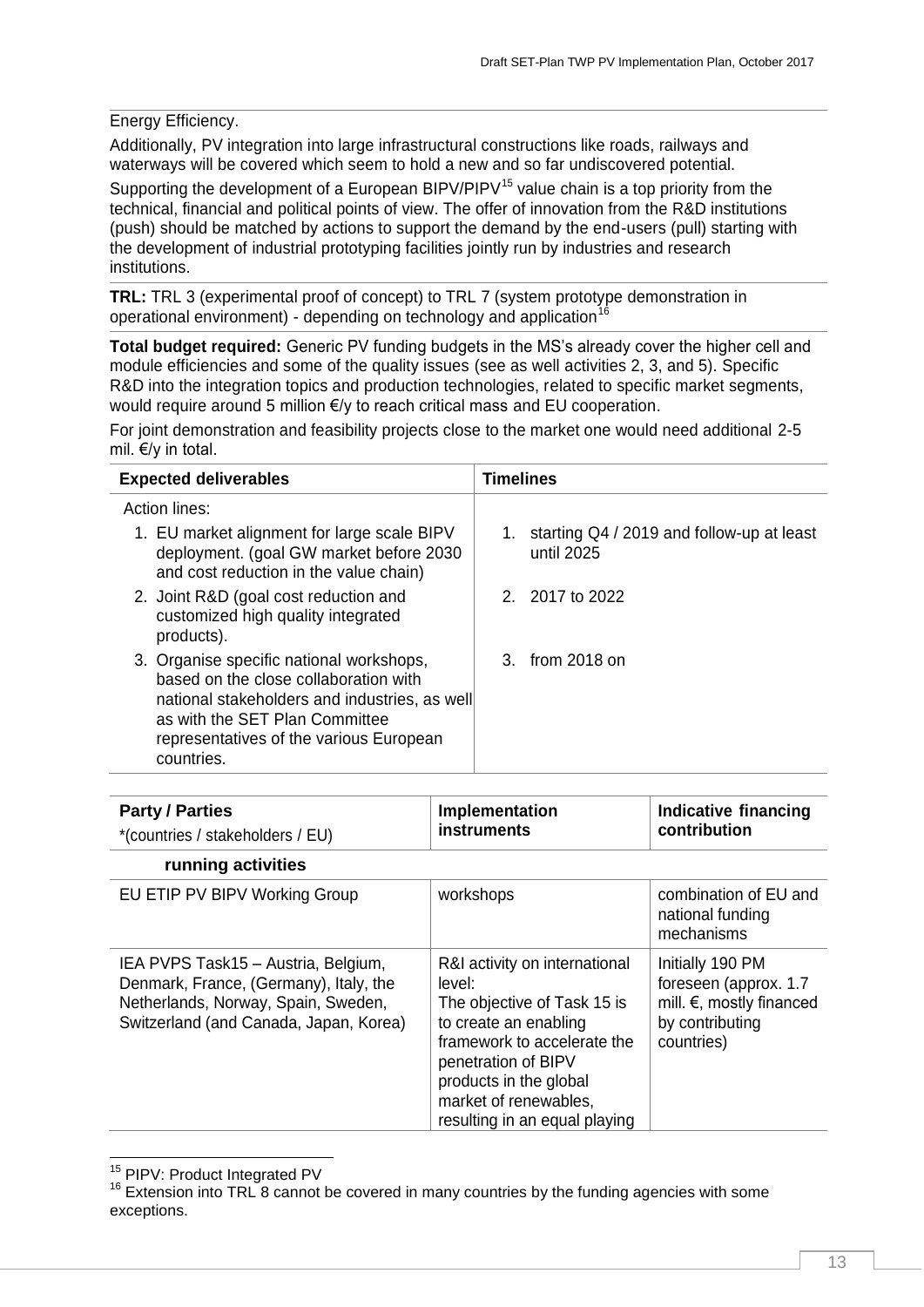|                                                                                                                                                                                                 | field for BIPV products and<br>regular building envelope<br>components, respecting<br>mandatory issues, aesthetic<br>issues, reliability and<br>financial issues                                                                 |                                       |
|-------------------------------------------------------------------------------------------------------------------------------------------------------------------------------------------------|----------------------------------------------------------------------------------------------------------------------------------------------------------------------------------------------------------------------------------|---------------------------------------|
| Germany, Netherlands and other Member<br>States and regions                                                                                                                                     | R&I on national level                                                                                                                                                                                                            | > 4 mill. $€/γ$                       |
| <b>Netherlands</b>                                                                                                                                                                              | market oriented<br>demonstration and short<br>term product development <sup>17</sup>                                                                                                                                             | 40.3 mill. €/y plus<br>50 mill. $€/γ$ |
| Solar ERA-Net participants                                                                                                                                                                      | joint R&I activities between<br><b>SET Plan countries</b><br>(projects like "BIPV-pod",<br>"PVme")                                                                                                                               | > 2 mill. $€/γ$                       |
| <b>Outlook on planned activities</b>                                                                                                                                                            |                                                                                                                                                                                                                                  |                                       |
| France, Germany, Italy, Netherland,<br>Turkey and other Member States and<br>regions:<br>support for industrial organizations and<br>joint projects between industry and<br>research institutes | R&I on national level<br>like French initiative<br>dedicated to light weight<br>and flexible PV modules,<br>Italian Flagship<br>Programme: "Italian<br>BIPV/PIPV value chain"<br>partly based on "Mission<br>Innovation" targets | > 15 mill. $€/γ$                      |
| Solar ERA-Net participants                                                                                                                                                                      | joint R&I activities between<br><b>SET Plan countries</b>                                                                                                                                                                        | > 2 mill €/y                          |

<sup>-</sup> $17$  both for NLD - generic for RES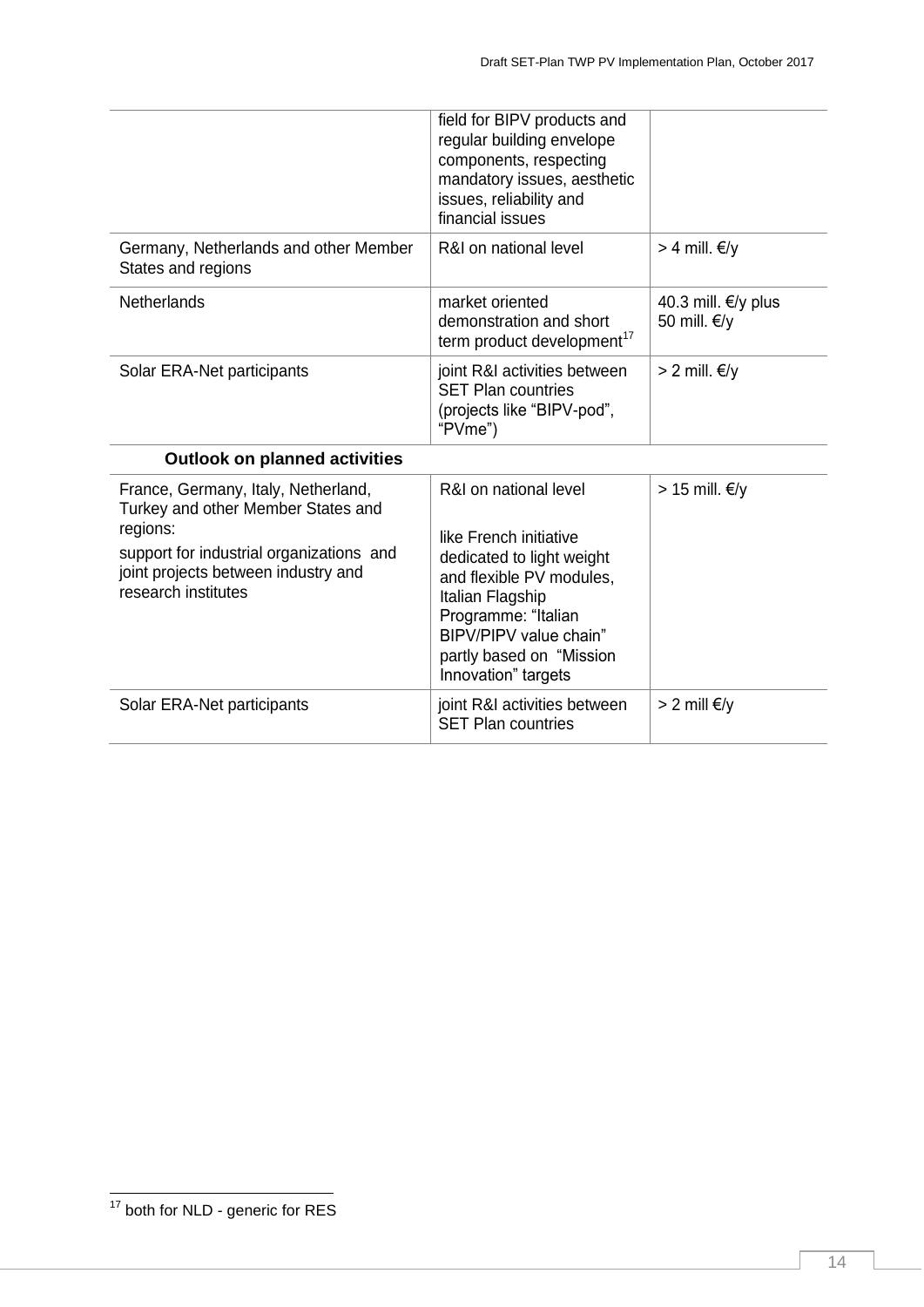## <span id="page-14-0"></span>**R&I Activity n. 2 - Technologies for silicon solar cells and modules with higher quality**

| Technologies for silicon solar cells and modules with higher quality                                                                                   |                                              |  |
|--------------------------------------------------------------------------------------------------------------------------------------------------------|----------------------------------------------|--|
| <b>Targets:</b> Bring down the Levelised Cost of Electricity                                                                                           | <b>Monitoring mechanism: monitoring will</b> |  |
| $(LOoE)$ , by:                                                                                                                                         | be done by funding agency.                   |  |
| increasing PV module efficiency by at least 20% by<br>2020 compared to 2015 levels;<br>increasing PV module efficiency by at least 35% by<br>$\bullet$ |                                              |  |
| 2030 compared to 2015 levels;<br>improving product quality, reliability, stability and lifetime<br>(the latter to 30 yrs in 2023 and 40 yrs in 2030);  |                                              |  |
| improving (environmental) sustainability and bankability;<br>$\bullet$                                                                                 |                                              |  |
| Improving applicability through better aesthetics, form<br>freedom, function integration, and shade tolerance.                                         |                                              |  |

**Description:** Wafer-based silicon (cSi) technologies<sup>\*)</sup> have the largest market share (>90%) in the worldwide solar PV sector, making this a very important activity. The main objective of this Activity is to develop and implement advanced cSi PV technologies for high-performance cells (≥24%) and modules in high-throughput industrial manufacturing processes, including (for the sector) new materials and production equipment. These high-quality modules will serve as differentiator for the European PV industry by means of significant efficiency benefits and better performance related to sustainability aspects and recyclability of modules (PV Ecolabel, Ecodesign and Energy labels). Through this, the European PV industry will be able to strengthen its global position.

*\*) cSi includes PERX (PERC, PERT and PERL) and back-contact (IBC) mono- and bifacial designs as well as heterojunction technologies (HJT); all with advanced passivation schemes.* 

#### **TRL:** 3 -7

**Total budget required:** The overall PV funding budget in the participating countries Germany and the Netherlands varies between 60 and 90 million euros per year. There is no dedicated budget for cSi PV technologies but based on experience of the last years, approximately up to 70% of the total PV budget was used for funding in this part of sector.

| <b>Expected deliverables</b> |                                                                                                                        | <b>Timeline</b> |
|------------------------------|------------------------------------------------------------------------------------------------------------------------|-----------------|
| $\bullet$                    | Cell efficiency 24% in industrial environment (with<br>PERC).                                                          | 5 years         |
| $\bullet$                    | Module efficiency >22% with a module lifetime of >30<br>yrs at >80% power output.                                      | 5 years         |
| $\bullet$                    | Demonstrated industrial processes for passivated<br>contacts for cells with efficiencies >24% and >90%<br>bifaciality. | 5 years         |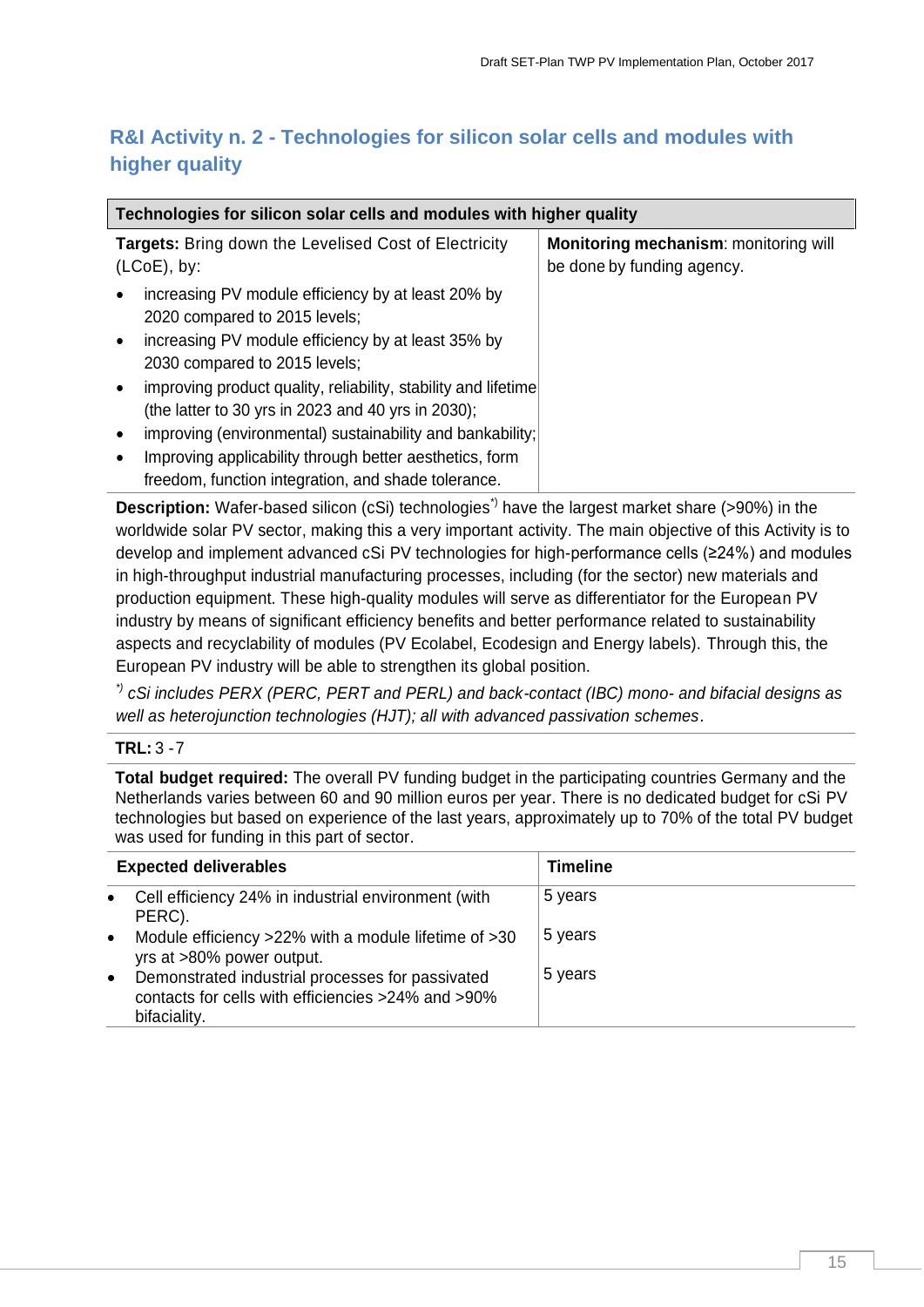| <b>Party / Parties</b>                                                                                                                                                                  | Implementation                                      | <b>Indicative financing</b>          |
|-----------------------------------------------------------------------------------------------------------------------------------------------------------------------------------------|-----------------------------------------------------|--------------------------------------|
| (countries / stakeholders / EU)                                                                                                                                                         | instruments                                         | contribution                         |
| running activities                                                                                                                                                                      |                                                     |                                      |
| <b>Silicon purification</b>                                                                                                                                                             |                                                     |                                      |
| Silicio FerroSolar, Aurinka PV, IES-<br>UPM (Spain)                                                                                                                                     | National funding and<br>industry resources          | tbd                                  |
| <b>Crystallization and wafering:</b>                                                                                                                                                    |                                                     |                                      |
| multiple R&D projects in different<br>Member States and Regions, beside<br>others                                                                                                       | National funding and<br>industry resources          | > 10 mill. €/y                       |
| "Inno-Si": development of<br>innovative silicon crystallization<br>processes (PVA Crystal Growing<br>Systems GmbH, Fraunhofer-Center<br>für Silizium-Photovoltaik CSP)                  | National funding and<br>industry<br>resources       |                                      |
| "EpiPower": epitaxially grown<br>wafers (NexWafe GmbH,<br>Fraunhofer-Center für Solar<br>Energiesysteme ISE, Singulus<br>Technologies AG, centrotherm<br>clean solutions GmbH & Co. KG) |                                                     |                                      |
| Cell technologies:                                                                                                                                                                      |                                                     |                                      |
| multiple R&D projects in different<br>Member States and Regions, beside<br>others                                                                                                       |                                                     |                                      |
| <b>AMPERE Project (HJT and bifacial</b><br>Silicon solar cells, module<br>technology, pilot plant) <sup>18</sup>                                                                        | national/European funding<br>and industry resources | ~ 26.6 mill. € in total              |
| Italian Flagship Programme:<br>"Innovative Technologies for<br>Modern Utility-Scale PV - part a"                                                                                        | national/European funding<br>and industry resources | t.b.d. <sup>19</sup>                 |
| support for industrial organizations<br>and joint projects between industry<br>and research institutes                                                                                  | National funding and<br>industry resources          | > 15.0 mill. €/y                     |
| <b>Module technologies:</b>                                                                                                                                                             |                                                     |                                      |
| ERC Project: Multi- field and multi-scale<br>Computational Approach to design and<br>durability of Photovoltaic Modules <sup>20</sup>                                                   | European funding                                    | €1.5M over 5 years<br>(ends in 2018) |
| multiple R&D projects in different<br>Member States and Regions, beside<br>others                                                                                                       | National funding and<br>industry resources          | > 5.0 mill. €/y                      |
| Dutch TKI Urban Energy program<br>Spanish and German activities                                                                                                                         |                                                     |                                      |

<sup>&</sup>lt;sup>18</sup> [http://cordis.europa.eu/project/rcn/209763\\_en.html](http://cordis.europa.eu/project/rcn/209763_en.html)

 $\overline{1}$ 

<sup>&</sup>lt;sup>19</sup> total funds for Flagship Programme (part a, b & c) ~ 100 mill. € over 5 years based on Mission Innovation targets

<sup>&</sup>lt;sup>20</sup> <http://musam.imtlucca.it/CA2PVM.html>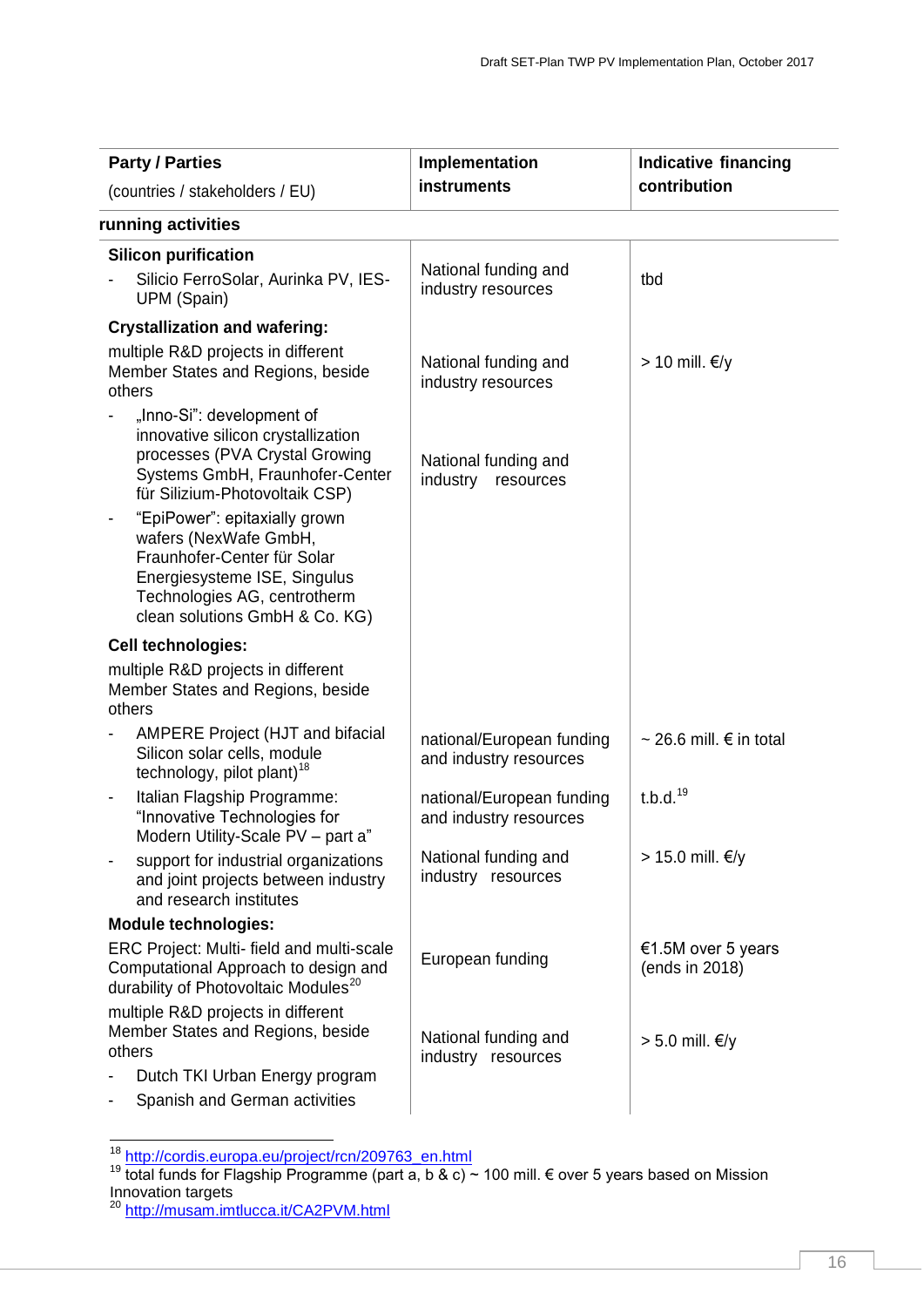| Outlook on planned activities                                                                                                                                                                                                                                  |                                             |                                   |  |
|----------------------------------------------------------------------------------------------------------------------------------------------------------------------------------------------------------------------------------------------------------------|---------------------------------------------|-----------------------------------|--|
| France, Germany, Italy, Netherland,<br>Turkey and other Member States and<br>regions:                                                                                                                                                                          |                                             |                                   |  |
| support for industrial organizations and<br>joint projects between industry and<br>research institutes on                                                                                                                                                      |                                             |                                   |  |
| Cell technologies:                                                                                                                                                                                                                                             |                                             |                                   |  |
| Evolutionary development of PERC<br>technologies Development of HJT<br>technologies with economic viability                                                                                                                                                    | National funding and<br>industry resources  | prospective funding<br>18 mill. € |  |
| Development of IBC technologies<br>with economic viability                                                                                                                                                                                                     |                                             | 10 mill. €                        |  |
| Identifying and demonstrating<br>$\qquad \qquad \blacksquare$<br>industrially feasible cell concepts<br>and production processes and<br>equipment for passivated contacts<br>for both polarities, to further<br>improve PERX, HJT and IBC<br>technologies      |                                             | 15 mill. €                        |  |
| <b>Module Technologies</b>                                                                                                                                                                                                                                     |                                             |                                   |  |
| Identifying and demonstrating<br>industrially feasible and reliable contact<br>and module technologies for highest<br>efficiency cSi cells with passivated<br>contacts, a module efficiency of >22 %<br>with <80% degradation over a lifetime<br>of $>35$ yrs. | National funding and<br>industry resources. | tbd                               |  |
| European quality/sustainability<br>"label or method" (Ecofriendly<br>processes and products including<br>materials)<br>- CENER (Spain), Fraunhofer                                                                                                             | National funding and<br>industry resources. | tbd                               |  |
| (Germany) and others                                                                                                                                                                                                                                           |                                             |                                   |  |

#### **Outlook on planned activities**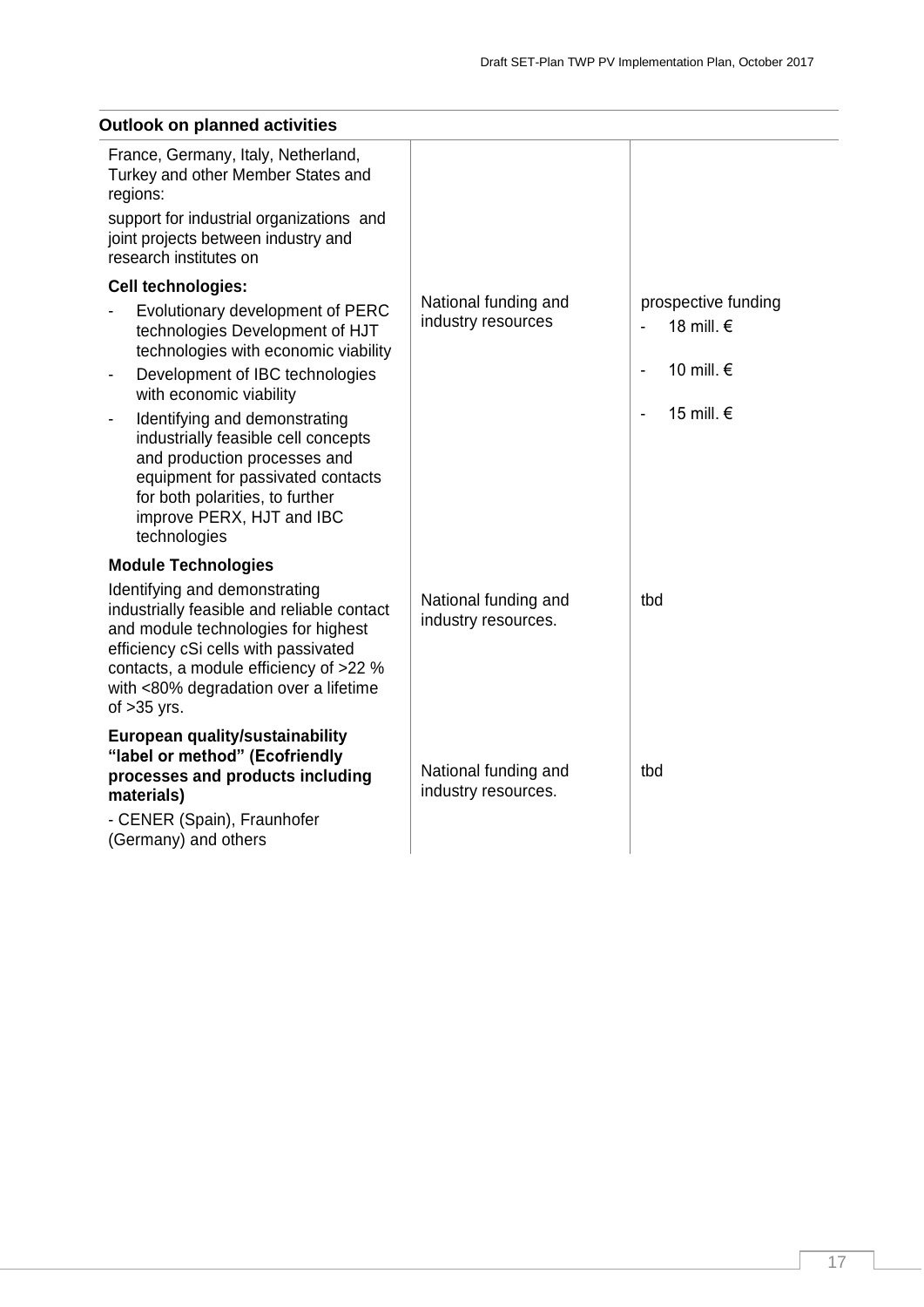## <span id="page-17-0"></span>**R&I Activity n. 3 - New Technologies & Materials**

#### **New multi-junction PV technologies for highest efficiencies at reasonable costs**

**Targets**: R&I Activity will help to achieve all 5 strategic targets of the DoI but mainly target: "Major advances in efficiency of established technologies and new concepts". More specific: to achieve efficiency targets above limits of existing individual PV technologies towards 35% (in 2-5 yrs) and 40% (in 5-10 yrs) with tandem structures of cSi, Thin Films (TF) and concentrating PV technologies. targets.

**Monitoring mechanism**: funding agencies and stakeholder groups will monitor progress towards the

**Description**: The dominant crystalline silicon wafer solar cell is converging to its theoretical efficiency limit. As efficiency improvement and cost reduction must proceed for successful power market development, approaches which can meet these needs are inevitable. The most promising one to further improve efficiencies are multi-junction (mj) technologies with Si or CIGS as bottom absorbers and with III/V semiconductors, perovskite, CIGS or other high-bandgap top absorbers, and the already available multi-junction technology concentrating photovoltaics (CPV). The aim of this activity is to raise these technologies to an industrial level. Therefore new ways of absorber layer fabrication, interface design and interconnection of the sub-cells have to be developed. Focus should be on the development and application of new materials, new cell and module concepts and of production equipment and related production processes. Furthermore quality and reliability needs have to be fulfilled and the environmental impact needs to be evaluated. The energy yield of these technologies in real conditions should also be clearly stated.

#### **TRL**: 3 - 7

**Total budget required**: Budgets required for each main topic is in the range of 15 – 50 Mio. €. Participation and collaboration of competing concepts and production equipment / processes will in most cases be an efficient solution bringing synergies. A proper handling of IP is important.

| <b>Expected deliverables</b>                                                                                                                                                                                                                                                                                                                                                                                                                                    | <b>Timeline</b>                                                                                                    |
|-----------------------------------------------------------------------------------------------------------------------------------------------------------------------------------------------------------------------------------------------------------------------------------------------------------------------------------------------------------------------------------------------------------------------------------------------------------------|--------------------------------------------------------------------------------------------------------------------|
| For multi-junction devices on Si or CIGS:                                                                                                                                                                                                                                                                                                                                                                                                                       |                                                                                                                    |
| Stable (years) efficiencies (>30%) for perovskite on Si / CIGS mj-cells<br>New methods / tools for economic III-V absorber deposition and transfer<br>Low-cost deposition of GaP on Si mj-cells<br>Wide gap top cells (Perovskites, CIGS) (> 20%) based on economically<br>viable production processes.                                                                                                                                                         | $\bullet$ 2 – 5 years<br>$2 - 5$ years<br>$\bullet$<br>$5 - 10$ years<br>5 - 10 years                              |
| Adaptation of Si / CIGS bottom cell<br>Monolithic interconnection methods<br>$\bullet$<br>Life cycle analysis for whole fabrication route<br>Demonstrations of economic tandem cells on industrial level<br>Sustainable module solutions for multi-junction solar cells<br>$\bullet$<br>Energy yield in real conditions (spectrum and temperature variations)<br>Advanced characterization and modelling methods / tools dedicated to<br>multi-junction devices | $2 - 5$ years<br>$2 - 5$ years<br>$2 - 3$ years<br>$3 - 7$ years<br>5 - 10 years<br>$2 - 5$ years<br>$2 - 5$ years |
| For CPV:                                                                                                                                                                                                                                                                                                                                                                                                                                                        |                                                                                                                    |
| New methods / tools for economic III-V absorber deposition and transfer<br>High performance module with >40 % efficiency<br>Life cycle analysis for whole fabrication route<br>$\bullet$<br>Energy yield in real conditions<br>$\bullet$                                                                                                                                                                                                                        | $2 - 5$ years<br>$2 - 5$ years<br>$2 - 3$ years<br>$2 - 5$ years                                                   |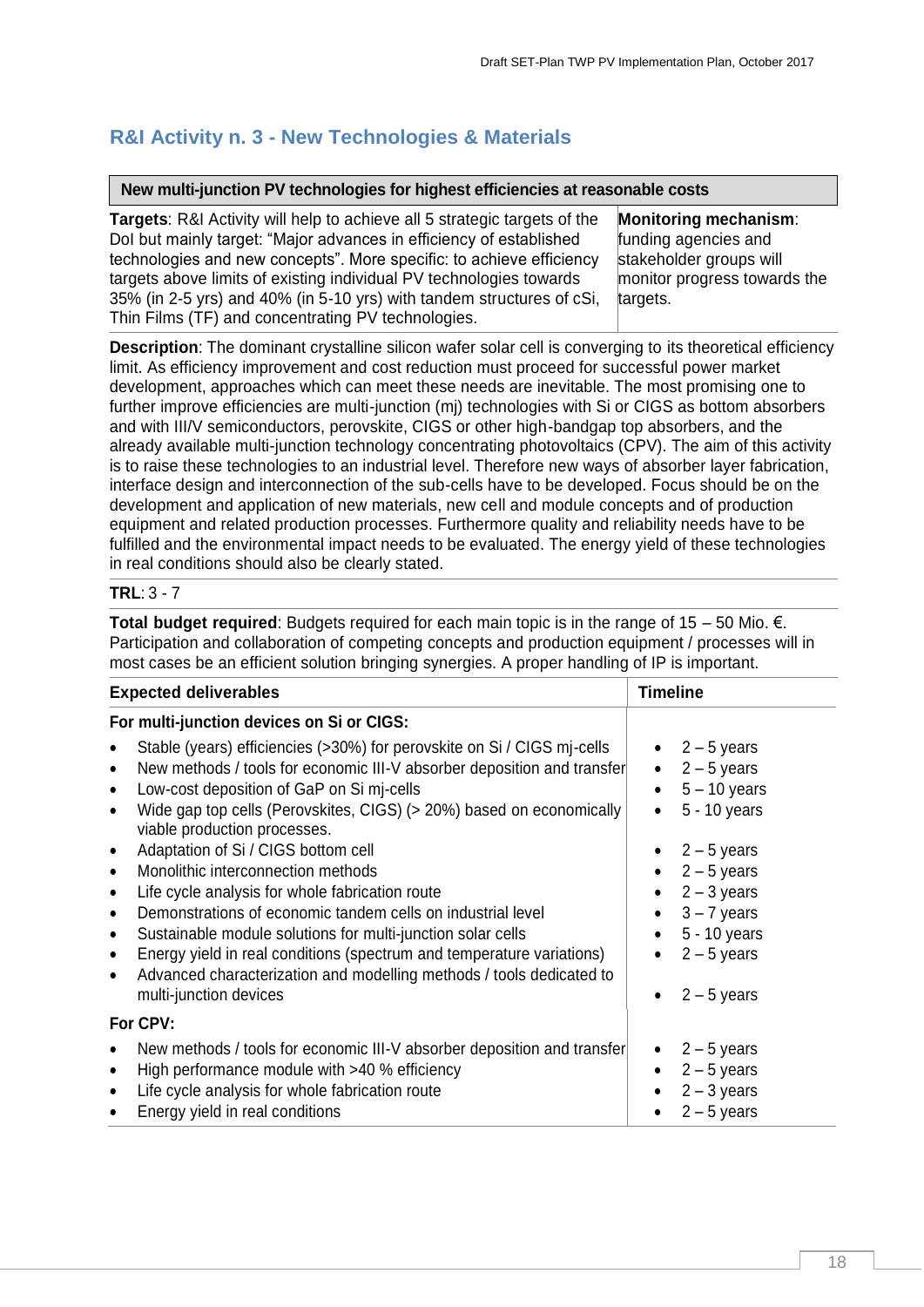| <b>Parties</b><br>(countries / stakeholders / EU)                                                                                                                                                                                                                                                      | <b>Implementation instruments</b>                                                                                                                                                                                                                                                                                                                                                                                                                                                                                                                                 | <b>Indicative financing</b><br>contribution                                                                                            |
|--------------------------------------------------------------------------------------------------------------------------------------------------------------------------------------------------------------------------------------------------------------------------------------------------------|-------------------------------------------------------------------------------------------------------------------------------------------------------------------------------------------------------------------------------------------------------------------------------------------------------------------------------------------------------------------------------------------------------------------------------------------------------------------------------------------------------------------------------------------------------------------|----------------------------------------------------------------------------------------------------------------------------------------|
| running activities                                                                                                                                                                                                                                                                                     |                                                                                                                                                                                                                                                                                                                                                                                                                                                                                                                                                                   |                                                                                                                                        |
| Horizon 2020 projects<br>CPV Match <sup>21</sup> - Concentrating<br>Photovoltaic modules using<br>advanced technologies and<br>cells for highest efficiencies<br>CHEOPS <sup>22</sup> - Production<br>technology to achieve low<br>Cost and Highly Efficient<br>phOtovoltaic Perovskite Solar<br>cells | European funding                                                                                                                                                                                                                                                                                                                                                                                                                                                                                                                                                  | $\sim$ 4.5 mill. $\in$ from 2015 to<br>2019<br>$\sim$ 5.0 mill. $\in$ from 2016 to<br>2019                                             |
| France, Germany, Italy, Spain<br>and other Member States and<br>regions:<br>support for industrial<br>organizations and joint<br>projects between industry and<br>research institutes on                                                                                                               | National funding and industry<br>resources                                                                                                                                                                                                                                                                                                                                                                                                                                                                                                                        | > 2.5 million € total                                                                                                                  |
| multi-junction devices<br>on Si                                                                                                                                                                                                                                                                        | beside others<br><b>Flagship project "PersiST":</b><br>development of perovskite/silicon<br>tandem solar cells on cell level;<br>improvement of efficiency, stability,<br>eco-compatibility                                                                                                                                                                                                                                                                                                                                                                       |                                                                                                                                        |
| <b>CPV</b>                                                                                                                                                                                                                                                                                             | beside others<br>Flagship project "CPVMod":<br>development along whole value<br>chain and demonstration especially<br>in sunny regions to push<br>acceptability                                                                                                                                                                                                                                                                                                                                                                                                   |                                                                                                                                        |
| <b>Outlook on possible funding topics</b>                                                                                                                                                                                                                                                              |                                                                                                                                                                                                                                                                                                                                                                                                                                                                                                                                                                   |                                                                                                                                        |
| Italian Flagship Programme:<br>"Innovative Technologies for<br>Modern Utility-Scale PV-<br>part b"<br>Confirmed partners<br>3Sun, Enel Green Power,<br>Applied Materials, ENEA,<br>CNR, MIBSolar, CHOSE,<br>multiple Italian universities,                                                             | national/European funding and<br>industry resources<br>Tandem solar cells obtained by<br>combining crystalline Silicon with<br>thin film solar cells:<br>Perovskite/Silicon, Wide-gap<br>CIGS/Silicon, GaP/Si tandem<br>cells<br>Innovative solar cell architectures<br>$\overline{\phantom{0}}$<br>for high conversion efficiency<br>including back contact schemes<br>and multi-junction cells for high<br>concentration PV systems.<br>bifacial solar cells<br>$\overline{\phantom{a}}$<br>Advanced characterization and<br>modelling for multi-junction cells | tbd<br>(total funds for Flagship<br>Programme (part a, b &<br>c) ~ 100 mill. € over 5<br>years based on Mission<br>Innovation targets) |

1 <sup>21</sup> <https://cpvmatch.eu/>

<sup>22</sup> [http://www.cheops-project.eu](http://www.cheops-project.eu/)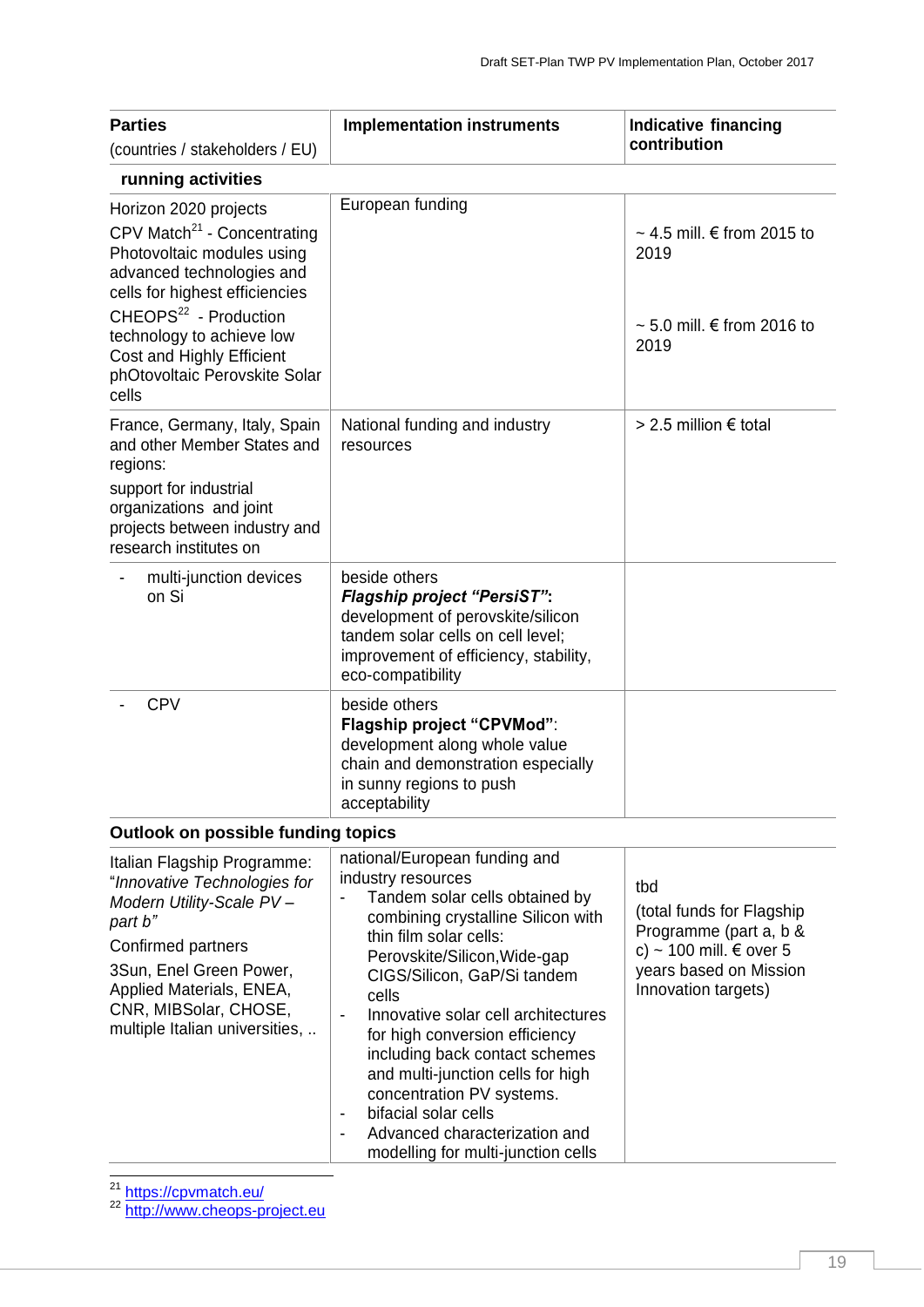| multi-junction devices on Si                                                                                                                                                                                                                                                                                  |                                                                                                                                                                                                                                                                                                                                                                                                                                                                                                                                                                                                                                                                                                                                                |                                                                  |
|---------------------------------------------------------------------------------------------------------------------------------------------------------------------------------------------------------------------------------------------------------------------------------------------------------------|------------------------------------------------------------------------------------------------------------------------------------------------------------------------------------------------------------------------------------------------------------------------------------------------------------------------------------------------------------------------------------------------------------------------------------------------------------------------------------------------------------------------------------------------------------------------------------------------------------------------------------------------------------------------------------------------------------------------------------------------|------------------------------------------------------------------|
| confirmed partners<br>TKI Urban Energy,<br>ECN.TNO, Solliance,<br>Radboud Uni.<br>Nijmegen, Tempress<br>FhG-ISE, Uni Freiburg<br>IES UPM, CIEMAT,<br>-<br><b>DHV Technologies</b><br>IPVF, INES<br>further possible partners<br>HZB, Merck, Heraeus,<br>ISFH, Evonik,<br>Meyer&Burger,<br>Singulus, EPFL/CSEM | Project with national / European<br>funding and industry resources<br>Stable (years) efficiencies<br>(>28%) for perovskite on Si mj-<br>cells<br>New methods / tools for<br>economic III-V absorber<br>deposition and transfer<br>Wide gag CIGS top cell<br>$\overline{\phantom{0}}$<br>Adaptation of Si bottom cell<br>$\qquad \qquad \blacksquare$<br>Monolithic interconnection<br>$\overline{\phantom{a}}$<br>methods<br>LCA for whole fabrication route<br>$\qquad \qquad \blacksquare$<br>Demonstrations of economic<br>$\blacksquare$<br>cells on industrial level<br>Sustainable module solutions for<br>multi-junction solar cells<br>Advanced characterization and<br>$\overline{\phantom{a}}$<br>modelling for multi-junction cells | tbd                                                              |
| <b>CPV</b>                                                                                                                                                                                                                                                                                                    |                                                                                                                                                                                                                                                                                                                                                                                                                                                                                                                                                                                                                                                                                                                                                |                                                                  |
| confirmed partners<br>FhG-ISE<br>IES UPM, BSQ Solar,<br>$\qquad \qquad \blacksquare$<br>Solar Added Value,<br>DHV Technologies,<br>Tecnalia, CENER<br>further possible partners<br>Azur Space Solar<br>Power, Orafol Fresnel<br>Optics                                                                        | Project with national / European<br>funding and industry resources<br>Development of new methods /<br>tools for economic III-V absorber<br>deposition and transfer<br>High performance module with<br>$\qquad \qquad \blacksquare$<br>>40 % efficiency<br>Life cycle analysis for whole<br>$\qquad \qquad \blacksquare$<br>fabrication route                                                                                                                                                                                                                                                                                                                                                                                                   | tbd                                                              |
| All thin film multi-junctions                                                                                                                                                                                                                                                                                 |                                                                                                                                                                                                                                                                                                                                                                                                                                                                                                                                                                                                                                                                                                                                                |                                                                  |
| confirmed partners<br>EMPA/FLISOM, ZSW, IMEC,<br>Manz CIGS                                                                                                                                                                                                                                                    | Project with national / European<br>funding and industry resources<br>Already existing consortium in<br>horizon2020 "sharc25" as follow up<br>project on CIGS-Perovskites and<br>others; all expertise is already there<br>on a high level<br>R&D on CIGS & Perovskite<br>$\overline{\phantom{0}}$<br>R&D on CIGS & other thin film<br>$\qquad \qquad \blacksquare$<br>compound<br>Sustainable mj devices<br>(resources, stability, LCA )<br>Manufacturability and economic<br>$\qquad \qquad \blacksquare$<br>assessment                                                                                                                                                                                                                      | $\sim$ 10 mill. $\epsilon$ in total and<br>4.5 mill. $€$ funding |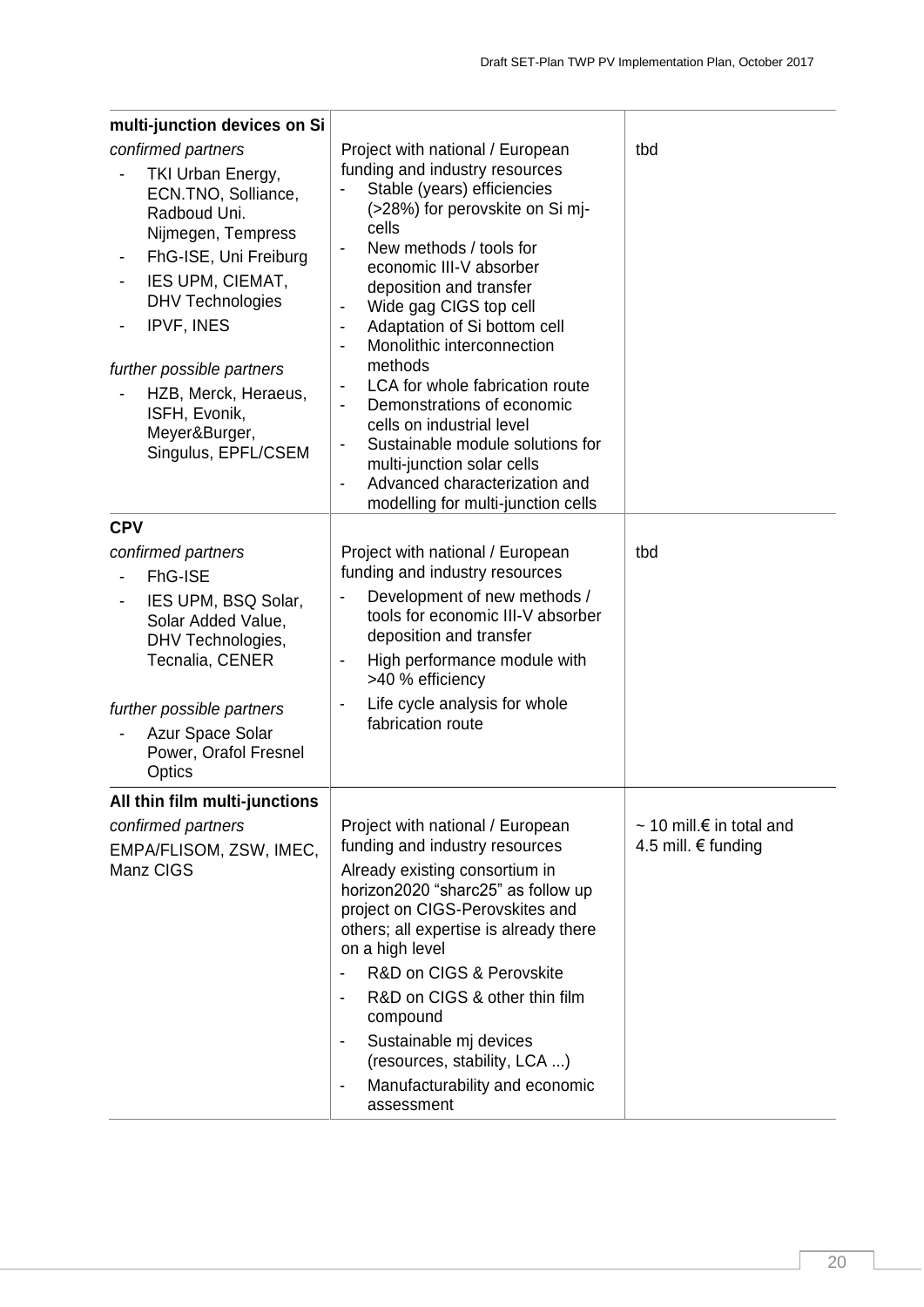| Member States and regions:<br>support for industrial<br>organizations and joint<br>projects between industry<br>and research institutes<br>like         | National funding and industry<br>resources                                                                                                                                                  |     |
|---------------------------------------------------------------------------------------------------------------------------------------------------------|---------------------------------------------------------------------------------------------------------------------------------------------------------------------------------------------|-----|
| Turkish national support for<br>new generation solar cell<br>systems by means of "1003 -<br><b>Primary Subjects R&amp;D</b><br><b>Funding Program</b> " | Research projects for the high<br>efficiency, low cost, long life new<br>generation solar cell system<br>development would be supported<br>(artificial leaf, perovskite and<br>quantum dot) | tbd |
| and $4511 -$ Research &<br>Technology Development and<br>Innovation Program"                                                                            | Support will be given to production<br>and demonstration of new<br>generation solar cells via two<br>different calls (incl. BIPV)                                                           | tbd |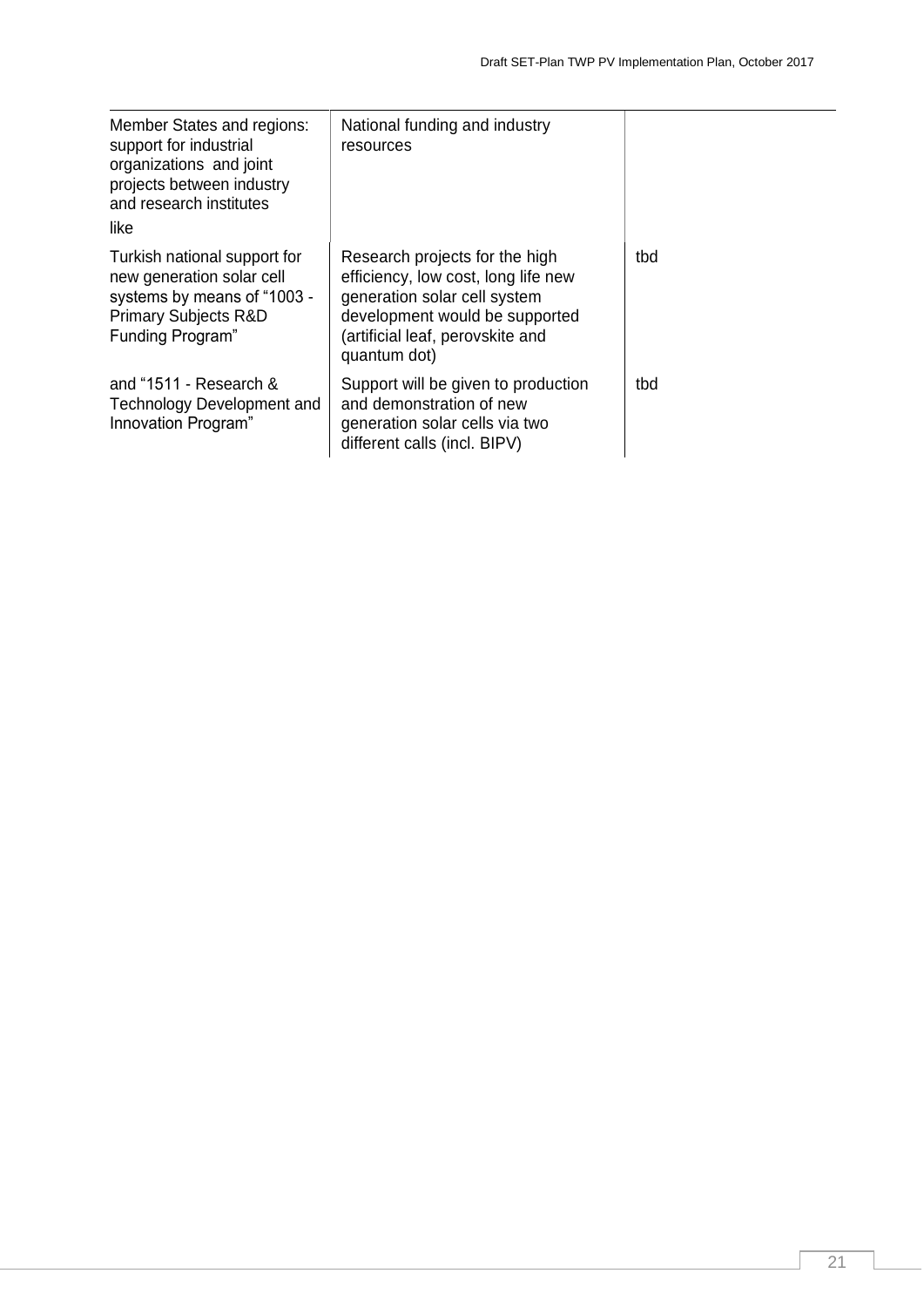## <span id="page-21-0"></span>**R&I Activity n. 4 - Operation and diagnosis of photovoltaic plants**

| Operation and diagnosis of photovoltaic plants                                                                                                                                                                                                                                                                                                                                                                                                                                                                                                                |                                                                                                                                                                         |  |  |  |
|---------------------------------------------------------------------------------------------------------------------------------------------------------------------------------------------------------------------------------------------------------------------------------------------------------------------------------------------------------------------------------------------------------------------------------------------------------------------------------------------------------------------------------------------------------------|-------------------------------------------------------------------------------------------------------------------------------------------------------------------------|--|--|--|
| Targets:                                                                                                                                                                                                                                                                                                                                                                                                                                                                                                                                                      | <b>Monitoring mechanism:</b>                                                                                                                                            |  |  |  |
| This Activity contributes mainly to Targets 3 of the Declaration of<br>Intent: "Further enhancement of lifetime, quality and<br>sustainability", by:<br>On PV plant level, achieve common annual performance ratio<br>(PR) including periods of unavailability and after correction for<br>expected degradation in the field: 82% PR for residential and<br>small commercial plants and 87% for other plants installed in<br>2020; and 85% for residential and small commercial plants and<br>90% for other plants installed in 2025. Today average PR values | Monitor national medians of<br>annual PR of operational plants<br>for year 1 and year 5 (end of<br>warranty) of operation per<br>member state and PV market<br>segment. |  |  |  |
| are around 78% for residential and 81% for the larger plants. The<br>given targets are for a Western European moderate climate and<br>accordingly lower or higher in warmer or colder regions,<br>respectively.                                                                                                                                                                                                                                                                                                                                               |                                                                                                                                                                         |  |  |  |

#### **Description**:

The aim of this activity is to develop and demonstrate technical solutions, business processes and business models that can support high plant performance, availability and income at reasonable costs for advanced monitoring, operations and maintenance (O&M) over the expected lifetime of the PV plant. The three main drivers of Levelised Cost of Electricity (LCoE) reduction in practice are advanced monitoring, qualification of contractors for engineering, procurement and construction (EPC), and product testing. Today, in the segments of large commercial and utility scale plants above 500 kW, advanced monitoring is increasingly applied; with a large market potential worldwide. In the segments of residential up to medium-size commercial plants, only basic monitoring is on hand but advanced monitoring is barely available today. Specific objectives of this action are:

- advanced and automated functions for data analysis, fault detection, diagnosis, maintenance planning and/or reporting;
- interoperability, standardization and auto-configuration of sensors, data acquisition, inverters and communication systems within PV plants and between PV plants and central monitoring systems (Industry 4.0/internet of Things);
- easy-to-understand business models with quality KPIs for monitoring, O&M and asset management of residential up to medium-size commercial plants which transparently return the net benefit of better operations to the stakeholders involved.

Beyond the technical performance, income in future will increasingly be determined through the market value of the electricity in a given market environment, which is still member-state specific. Value may be created through aggregation and sales on spot or ancillary service markets or through energy management at the prosumer-side of the energy meter. In this respect, specific objectives are:

- Interoperability in terms of control and bidirectional communication between PV plants among each other, distributed energy management systems, and central control systems;
- Inclusion of aggregation and energy management into business models and KPIs for monitoring, PV plant O&M and asset management as listed above.

#### **TRL:**

- Advanced automatic functions for monitoring: target TRL 6-7 (Industrial research & demonstration)
- Interoperability, standardization and auto-configuration of PV plant components; Interoperability in terms of control and bidirectional communication between plants and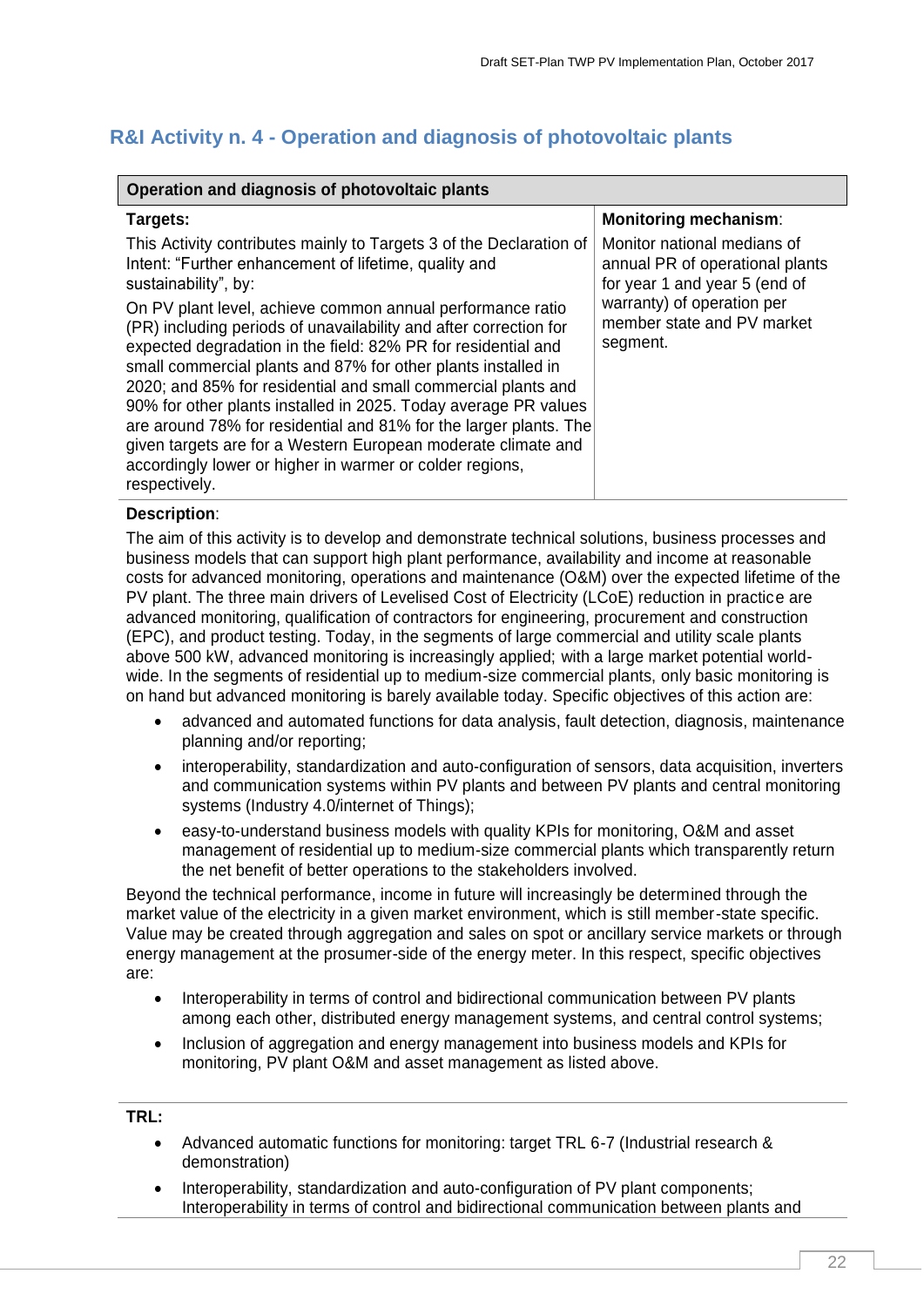central systems: target TRL 7-9 (Industrial research & demonstration / Innovation & market uptake)

 easy-to-understand business models for monitoring, O&M and asset management of residential up to medium-size commercial plants; Inclusion of aggregation and energy management into business models and KPIs: target TRL 9 (Innovation & market uptake)

| Total budget required: €60 million |                                                                                                                                                                                                                                                                                        |                 |  |  |
|------------------------------------|----------------------------------------------------------------------------------------------------------------------------------------------------------------------------------------------------------------------------------------------------------------------------------------|-----------------|--|--|
|                                    | <b>Expected deliverables</b>                                                                                                                                                                                                                                                           | <b>Timeline</b> |  |  |
| 1.                                 | Industry-driven demonstration projects targeting advanced<br>automatic functions for monitoring covering the different<br>market segments (few projects per target with large impact)<br>showing, for the first years of operation, a 5% PR increase<br>over plants installed in 2017; | 2022            |  |  |
| 2.                                 | Industry-driven demonstration projects targeting<br>interoperability, standardisation and auto-configuration of PV<br>plant components (few projects per target with large impact),<br>reducing costs for monitoring compared to 2017 by 20%;                                          | 2022            |  |  |
| 3.                                 | Industry driven market uptake projects, with one or more of<br>the following targets (several smaller projects per target):                                                                                                                                                            |                 |  |  |
|                                    | 3.1. interoperability, standardisation and auto-configuration of<br>PV plant components; reducing costs for monitoring<br>compared to 2017 by 20%;                                                                                                                                     | 2022            |  |  |
|                                    | 3.2. interoperability in terms of control and bidirectional<br>communication between plants and central systems;<br>reduce costs for technically enabling market access and<br>aggregation below 1% of LCOE.                                                                           | 2022            |  |  |
|                                    | 3.3. easy-to-understand business models for monitoring,<br>O&M and asset management of residential up to<br>medium-size commercial plants; 50% of new plants in<br>this segment are followed up actively.                                                                              | 2022            |  |  |
|                                    | 3.4. the inclusion of aggregation and energy management into<br>business models and KPIs; KPIs include a parameter<br>reflecting the power value of the generated electricity.                                                                                                         | 2022            |  |  |

|    | <b>Party / Parties</b><br>*(countries / stakeholders / EU)                                                                                   |    | <b>Implementation instruments</b>                                                                                                                                             | Indicative financing<br>contribution                                 |
|----|----------------------------------------------------------------------------------------------------------------------------------------------|----|-------------------------------------------------------------------------------------------------------------------------------------------------------------------------------|----------------------------------------------------------------------|
|    | <b>Outlook on future topics</b>                                                                                                              |    |                                                                                                                                                                               |                                                                      |
|    | 1. Advanced automatic monitoring<br>functions: industry (O&M services,<br>monitoring, sensors, modules,<br>inverters), MS & EU               | 1. | National level (mixed funding<br>public-private), joint R&I<br>activities between SET Plan<br>countries (EUREKA-<br>EUROGIA, ERA-NET Cofund),<br>EU level (Framework Program) | $1. E20$ million<br>Industry: $30-60\%$<br>Public: 70-40%            |
| 2. | Interoperability, standardization<br>and auto-configuration of PV plant<br>components: industry (monitoring,<br>sensors, inverters), MS & EU | 2. | Joint R&I activities between<br><b>SET Plan countries (EUREKA-</b><br>EUROGIA, ERA-NET Cofund),<br>EU level (Framework Program,<br>Interreg)                                  | 2. €20 million<br>Industry: $30-60\%$<br>Public: 70-40%<br>$\bullet$ |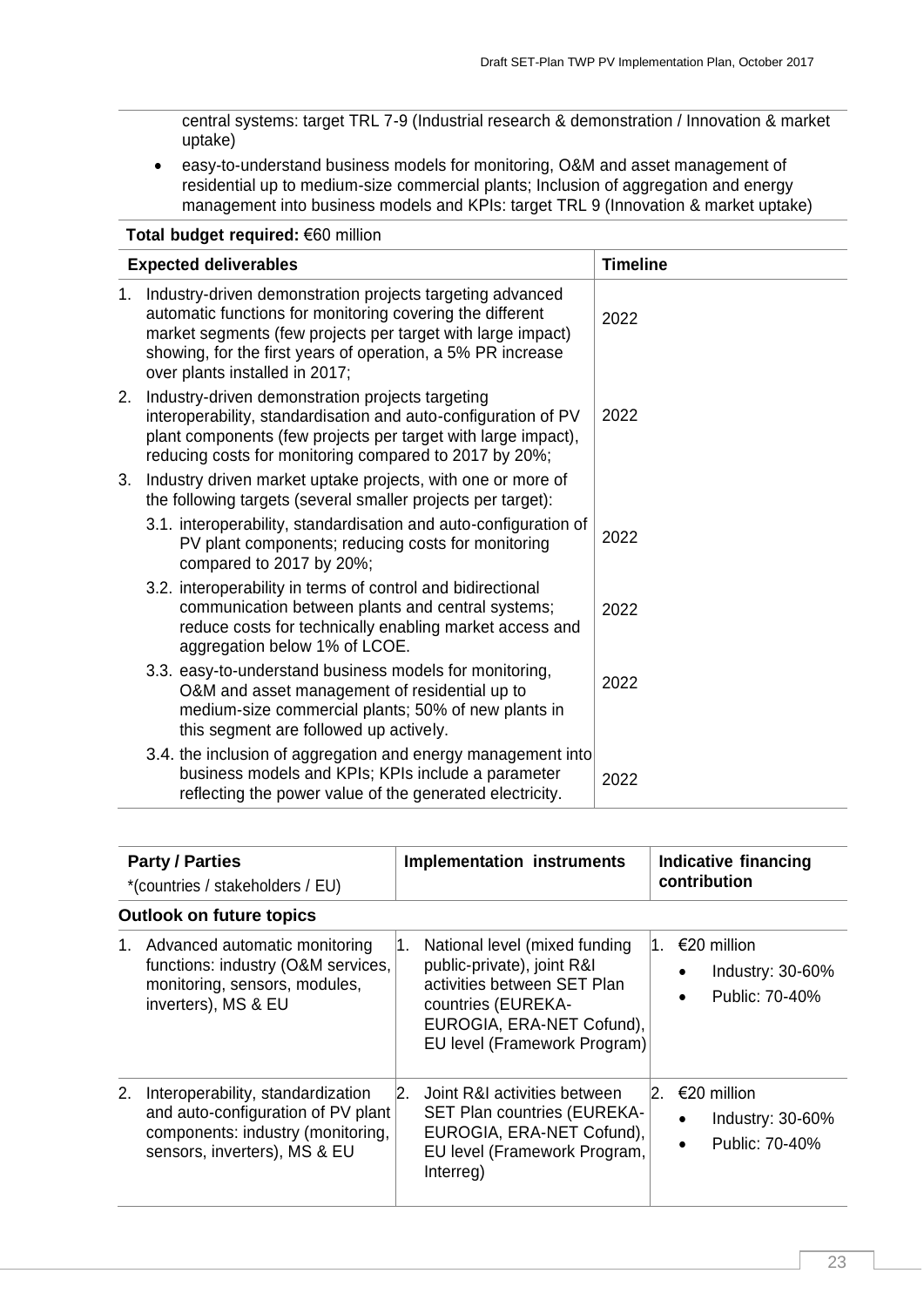| 3.   | Market uptake                                                                                                                                                                                                                                                                                                                                                                                                                                                                                                                 | 3. | <b>EU level (Framework</b>                                                                                                                          |     | $3. €20$ million                                                                     |
|------|-------------------------------------------------------------------------------------------------------------------------------------------------------------------------------------------------------------------------------------------------------------------------------------------------------------------------------------------------------------------------------------------------------------------------------------------------------------------------------------------------------------------------------|----|-----------------------------------------------------------------------------------------------------------------------------------------------------|-----|--------------------------------------------------------------------------------------|
|      | 3.1. Interoperability,<br>standardisation and auto-<br>configuration of PV plant<br>components: industry<br>(monitoring, sensors,<br>inverters, industry<br>associations), MS & EU                                                                                                                                                                                                                                                                                                                                            |    | Programme, Interreg) due to<br>the European dimension of<br>unteroperability and<br>standardization;<br>Possibly Interreg for a Flagship<br>project |     | Industry: 30-60%<br>Public: 70-40%                                                   |
|      | 3.2. Interoperability in terms of<br>control: industry: (energy<br>suppliers or aggregators,<br>monitoring, PV O&M, PV<br>asset managers)                                                                                                                                                                                                                                                                                                                                                                                     |    |                                                                                                                                                     |     |                                                                                      |
|      | 3.3. Easy-to-understand business<br>models for monitoring, O&M<br>and asset management of<br>residential up to medium-size<br>commercial plants: industry<br>(energy service companies,<br>PV asset managers) (private<br>& public sector), MS & EU                                                                                                                                                                                                                                                                           |    |                                                                                                                                                     |     |                                                                                      |
|      | 3.4. Aggregation and energy<br>management: industry<br>(energy suppliers or<br>aggregators, monitoring, PV<br>O&M and installation sector,<br>PV asset managers, industry<br>associations), MS & EU                                                                                                                                                                                                                                                                                                                           |    |                                                                                                                                                     |     |                                                                                      |
|      | flagship project:<br>A pilot for O&M and asset management of residential up to medium-<br>size commercial plants built on one or several easy-to-understand<br>business models and accessible monitoring solutions; showing how<br>PR for this segment can be increased by 5 to 10% through<br>professional operations.<br>Parties: industry (energy service companies, PV asset managers, PV<br>O&M services, monitoring software); public sector, e.g., social<br>housing, municipalities, public energy suppliers; MS & EU |    |                                                                                                                                                     | tbd |                                                                                      |
| like | Member States and regions:<br>support for industrial organizations<br>and joint projects between industry<br>and research institutes                                                                                                                                                                                                                                                                                                                                                                                          |    | national/European funding and<br>industry resources                                                                                                 |     |                                                                                      |
|      | Italian Flagship Programme:<br>"Innovative Technologies for<br>Modern Utility-Scale PV - part c"                                                                                                                                                                                                                                                                                                                                                                                                                              |    | Energy Storage for utility-scale<br>PV plants<br><b>Innovative Power and Control</b><br>Electronics                                                 | tbd | (total funds for Flagship<br>Programme (part a,b<br>&c) ~ 100 mill $\epsilon$ over 5 |
|      | partners: RSE, ENEA, Eurac,<br>CNR, CHOSE, multiple Italian<br><b>Universities</b>                                                                                                                                                                                                                                                                                                                                                                                                                                            |    | Technologies for<br>O&M/upgrade/decommissionin<br>g of existing utility-scale PV<br>plants                                                          |     | years based on Mission<br>Innovation targets)                                        |
|      |                                                                                                                                                                                                                                                                                                                                                                                                                                                                                                                               |    | Energy dispatch optimisation                                                                                                                        |     |                                                                                      |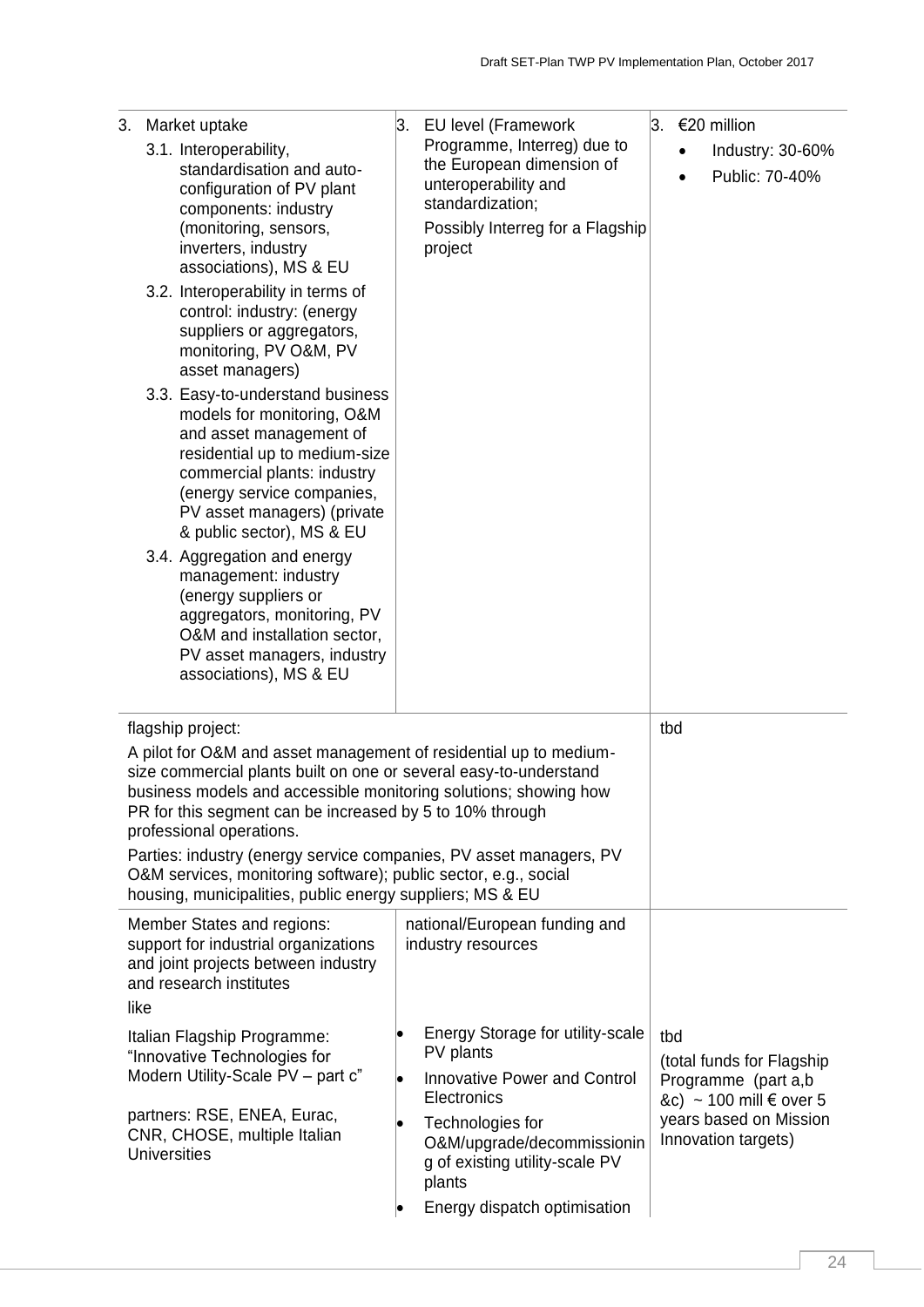and related issues • PV integration in small and medium grids and management of different energy sources PV as ancillary service to the grid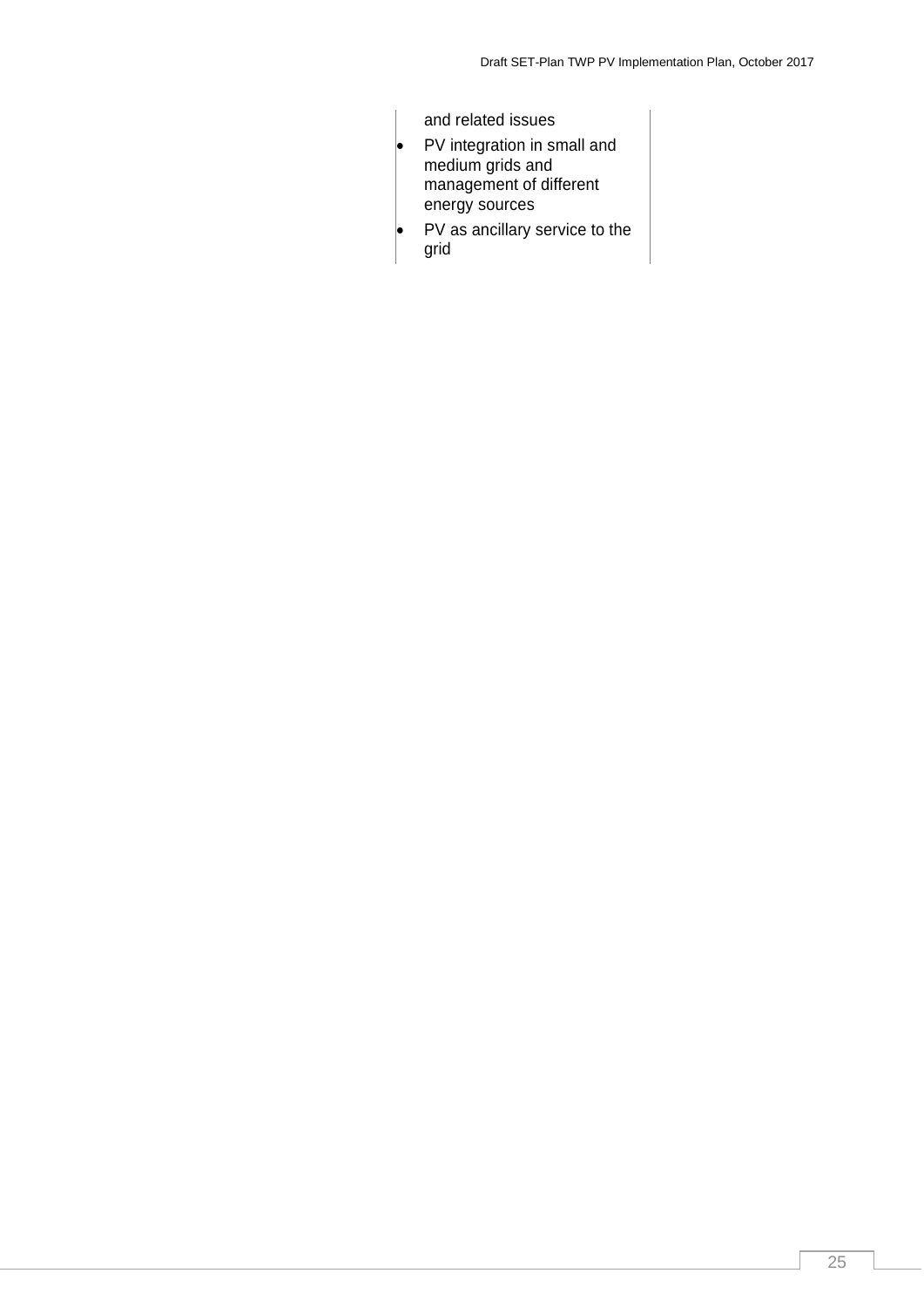## <span id="page-25-0"></span>**R&I Activity n. 5 - Manufacturing technologies**

| Manufacturing technologies for silicon and thin-film PV                                                                                                                                                                                                                                                                          |                                                                                                                                                                                                                                            |
|----------------------------------------------------------------------------------------------------------------------------------------------------------------------------------------------------------------------------------------------------------------------------------------------------------------------------------|--------------------------------------------------------------------------------------------------------------------------------------------------------------------------------------------------------------------------------------------|
| <b>Targets:</b> Bring down the Levelised Cost of Electricity (LCoE)<br>through reduction of the module manufacturing cost (of<br>ownership; CoO) by 25% in 5 yrs, and 40% in 10 yrs. This<br>is done by reducing:<br>- equipment cost by 30% in 5 yrs, and 50% in 10 yrs;<br>- material cost by 20% in 5 yrs, and 40% in 10 yrs. | Monitoring mechanism: regular<br>reporting by project partners related to<br>set quantitative technical milestones<br>as deliverables and regular<br>assessment by high level industry,<br>and professional supervisors, funding<br>agency |

**Description:** production equipment (Capital Expenditure; CAPEX) and material (Bill of Materials; BOM) costs and product quality (efficiency and performance) directly influence manufacturing costs and LCoE. A further reduction of manufacturing costs for crystalline silicon (cSi) and thin-film PV modules relies on the implementation of highly productive manufacturing equipment and processes (CAPEX) and reduced materials expenses (BOM). The introduction of new materials and cell/module designs enforces advances in the field of manufacturing technologies (including the introduction of Industry4.0 in PV) and will also strengthen the European manufacturing equipment industry. Achieving the main targets requires research and innovation (R&I) in the following fields and topics:

#### **Material cost (BOM) reductions:**

- use of input materials for cell/module production with reduced carbon footprint and (required) purity and enhanced availability of resources (including the development of alternatives);
- reduction of the amount of input materials needed by reduced thicknesses and higher material usage (material yield and recycling), and introduction of better materials.

#### **Manufacturing equipment cost (CAPEX) reductions:**

- increase of the productivity of large scale manufacturing equipment and processing by enhancement of:
	- throughput (wafers/time, module area/time);
	- yield (process and quality control, including by Industry4.0 features, such as self-learning);
	- availability (optimization of uptime and service time, a.o. by self-learning);
- replacing batch by in-line processing and parallelization of processing, handling and quality control;
- equipment for increased product size: thin-film modules to 1.5 2.5  $m^2$ ; optional: increased cSi wafer size or reduced wafer thickness;
- improved in-situ and off-line quality control;
- flexibility of back-end process for automated production for specialized modules (BIPV, consumer, automotive etc. products) with input from Activity 1.

#### **Process and equipment alternatives:**

- alternative processes and equipment for reduced CAPEX and BOM (in-line, non-vacuum, roll-toroll, printing and laser-supported techniques, hybrid technologies);
- equipment and processes for new sealing concepts (further exploration of thermoplasts and other materials, smart coatings to replace front glass lamination, adaption to special climatic conditions and applications (integrated solutions).

**TRL:** depending on topic and present status R&I work could be advanced research (AR) but will mainly be industrial research & demonstration & innovation (iR&D&I) for improving actually used and next generation equipment, status and further increase of scaling. The TRL levels at start are 6-7 (with applied R&I at TRL 3-5), TRL levels at end 8-9 (with applied R&I at TRL 5-7).

**Total budget required:** industry-relevant prototype equipment is needed for demonstration and qualification, to fulfil the needs for rapid transfer to large scale manufacturing. Therefore the budgets required for each equipment topic is in the range of  $10 - 50$  Mio. EUR. R&I on materials and processes will have lower budget needs in first level R&I. Pilot lines in the range 50 to 200 MWp/a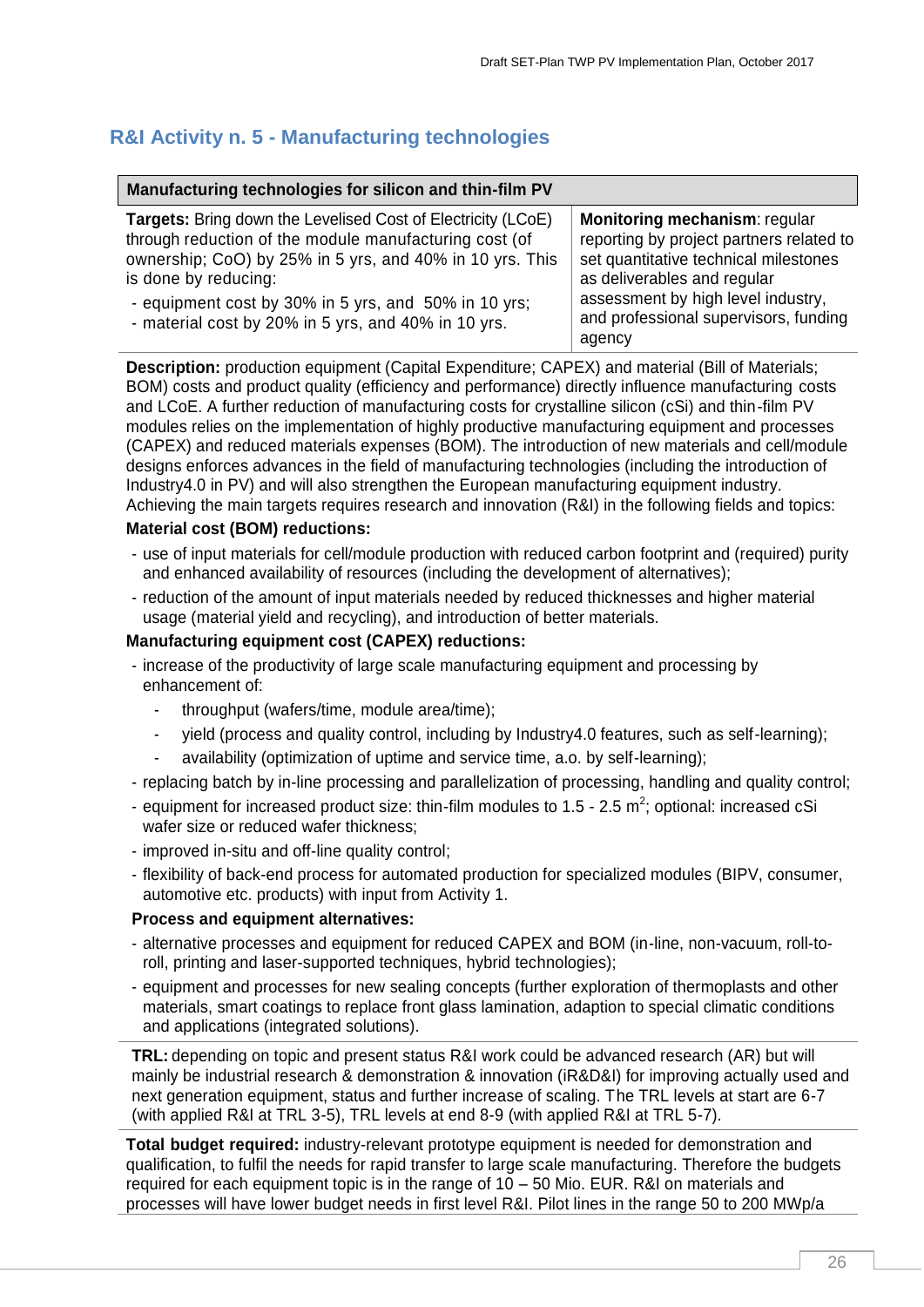nominal capacity may be necessary for pre-qualifications for large scale manufacturing. Participation and collaboration of competing equipment and module manufacturing companies will be an effective way to generate synergies in most cases. A proper handling of IP is important.

| <b>Expected deliverables</b>                                                                                                                                                                                                                                                                                                                                   | <b>Timeline</b> (targets)                                                                                                           |  |  |
|----------------------------------------------------------------------------------------------------------------------------------------------------------------------------------------------------------------------------------------------------------------------------------------------------------------------------------------------------------------|-------------------------------------------------------------------------------------------------------------------------------------|--|--|
| Proof of concepts in a (quasi-continuous) mode near<br>large-scale manufacturing with (equal or better) product<br>quality:<br>materials already in use but modified;<br>$\blacksquare$<br>alternative materials;<br>$\blacksquare$<br>prototype-equipment for large scale manufacturing<br>(modified existing);<br>alternative processing and equipment.<br>- | $-3-4$ years (BOM minus 20%)<br>- $4-6$ years (BOM minus 40%)<br>$-3 - 4$ years (capex minus 20%)<br>$-4-6$ years (capex minus 40%) |  |  |

| Party / Parties (countries / stakeholders /                                                                                                                                                                                                                                                                                                                                                                                                                                                                                                                                                                                                                                                                                                                                                                                                                                                                                                                                                                                                                                                                                                                                                                                                                                                                                                                                                                                                                                                                                      | Implementation                                                                                                                                                                                                                                                                                                                                                                                                                                                                                                        | <b>Indicative financing</b>                                                                                                                                                                                                                                                               |
|----------------------------------------------------------------------------------------------------------------------------------------------------------------------------------------------------------------------------------------------------------------------------------------------------------------------------------------------------------------------------------------------------------------------------------------------------------------------------------------------------------------------------------------------------------------------------------------------------------------------------------------------------------------------------------------------------------------------------------------------------------------------------------------------------------------------------------------------------------------------------------------------------------------------------------------------------------------------------------------------------------------------------------------------------------------------------------------------------------------------------------------------------------------------------------------------------------------------------------------------------------------------------------------------------------------------------------------------------------------------------------------------------------------------------------------------------------------------------------------------------------------------------------|-----------------------------------------------------------------------------------------------------------------------------------------------------------------------------------------------------------------------------------------------------------------------------------------------------------------------------------------------------------------------------------------------------------------------------------------------------------------------------------------------------------------------|-------------------------------------------------------------------------------------------------------------------------------------------------------------------------------------------------------------------------------------------------------------------------------------------|
| EU)                                                                                                                                                                                                                                                                                                                                                                                                                                                                                                                                                                                                                                                                                                                                                                                                                                                                                                                                                                                                                                                                                                                                                                                                                                                                                                                                                                                                                                                                                                                              | instruments                                                                                                                                                                                                                                                                                                                                                                                                                                                                                                           | contribution                                                                                                                                                                                                                                                                              |
| Today EU equipment making companies<br>are well established and still market leader<br>worldwide in most technologies. Most of<br>these companies are placed in Germany,<br>Switzerland, Italy and the Netherlands. A<br>European module manufacturing industry<br>with high market participation is small<br>presently. For effective R&I, a larger scale<br>manufacturing industry is important.<br>Political decisions and regulations can play<br>an important role. Accepted international<br>collaborations might be important if added<br>value can be shown on a high level for<br>Europe. Parties ready and already active<br>are e.g. in product manufacturing<br>SolarWorld, Photowatt, Avancis, Solibro,<br>Manz etc., in equipment manufacturing<br>Meyer Burger (CH/DE), centrotherm (DE),<br>Manz (DE), Singulus (DE), von Ardenne<br>(DE), Tempress (NL), VDL (NL), AMAT<br>(EU/USA), etc. and have to be supported<br>by the existing world class institutions<br>FhG-ISE, CEA-INES, EPFL-CSEM, imec,<br>ISFH, ECN, ZSW and others).<br>Additionally, upstream parts of the silicon<br>value chain are provided by up to 6<br>research and 14 industry partners<br>including machine manufacturing,<br>producers of Si materials, Si ingots and<br>wafers in Norway.<br><b>FLAGSHIP</b><br>"Production<br>Proposed<br>large-scale<br>equipment<br>for<br>high-tech<br>productions for PV (with subgroups of cSi,<br>films<br>combinations thereof),<br>thin<br>and<br>maybe together with spin-offs of display, | Many of the topics are with<br>stakeholders from several<br>member and associated<br>states; therefore EU funding<br>should be applied; if topics<br>are dominated by<br>stakeholders from one<br>member state EU and<br>national funding should be<br>combined.<br>For<br>establishment<br><b>of</b><br>a<br>"High-<br>Flagship project on<br>tech large-scale production<br>equipment" EU lead funding<br>is recommended. As a result<br>worldwide<br>competitiveness<br>and leadership can be kept<br>and secured. | As content and<br>stakeholders are<br>dominated by equipment<br>and manufacturing<br>industry all projects are<br>based on private-public-<br>partnership with shares<br>of public funding from<br>50% to 25% depending<br>on TRL levels i.e.<br>maturity for commercial<br>exploitation. |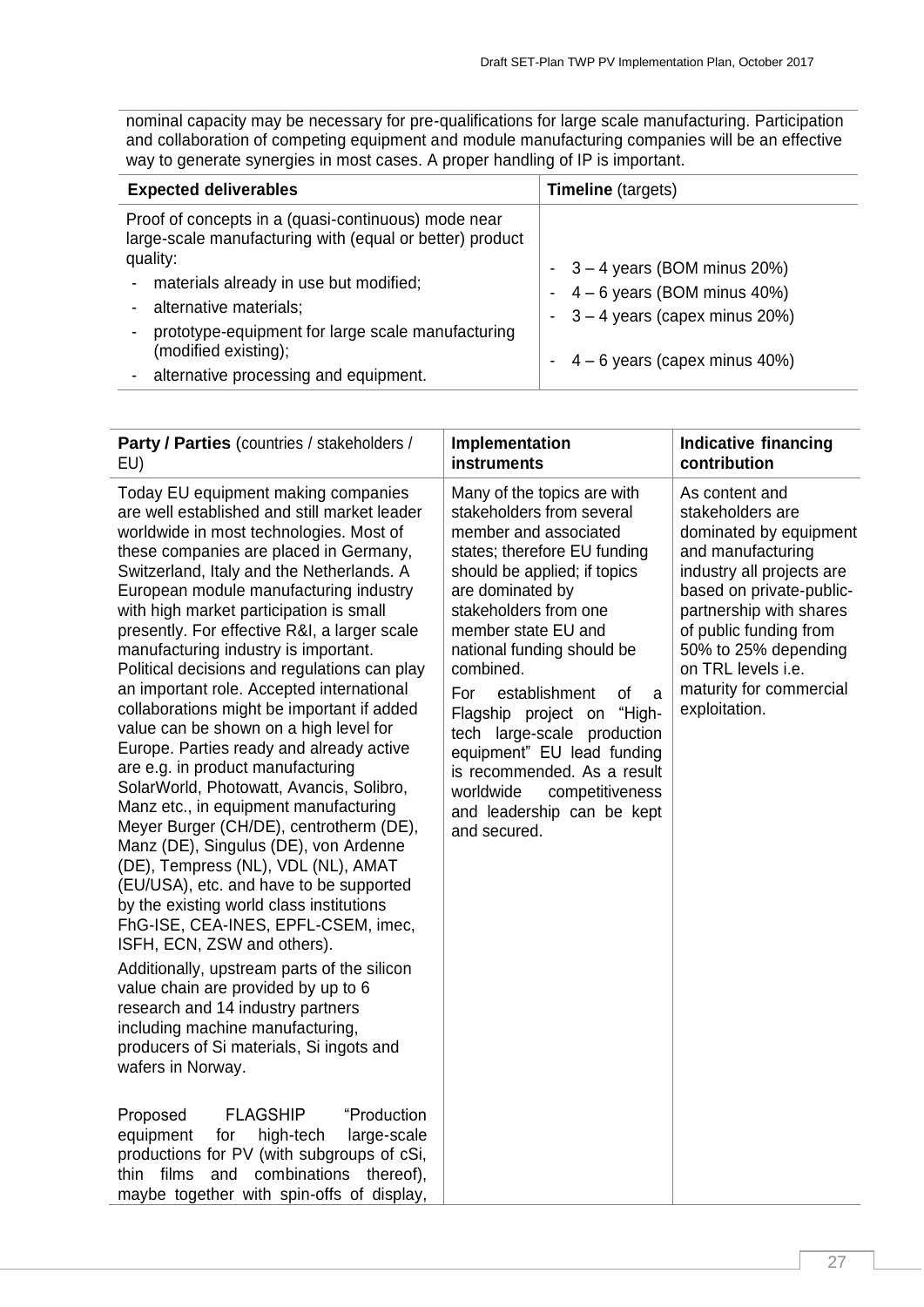| electronics and storage technologies".<br>Proposed FLAGSHIP: "Pilot lines" (cSi:<br>wafer-cell-module, thin film: integrated)<br>with relevant capacity of 300 MWp/a)                                                                                                                                                                                                                                                                                                                     |                                                                                                                                               |                                                                            |
|-------------------------------------------------------------------------------------------------------------------------------------------------------------------------------------------------------------------------------------------------------------------------------------------------------------------------------------------------------------------------------------------------------------------------------------------------------------------------------------------|-----------------------------------------------------------------------------------------------------------------------------------------------|----------------------------------------------------------------------------|
| <b>Running activities</b>                                                                                                                                                                                                                                                                                                                                                                                                                                                                 |                                                                                                                                               |                                                                            |
| Member States and regions: support for<br>industrial organizations, joint projects<br>between industry and research institutes<br>and support for R&D infrastructure<br>like                                                                                                                                                                                                                                                                                                              |                                                                                                                                               |                                                                            |
| Germany<br>The set-up of R&D infrastructure is<br>supported. The infrastructure is<br>situated at research institutes so that it<br>can be used by the industry for a quick<br>and easy testing and implementation of<br>new processes into the manufacturing<br>process as well as for the development<br>of industry relevant processes. E.g.<br>projects "CUT A" (Fraunhofer ISE) or<br>"ProSolar" (ISFH) for advanced cSi<br>modules or "VariFast CIGS" (ZSW) for<br>CIGS technology. | National funding                                                                                                                              | $\sim$ 14.2 million euros<br>funding                                       |
| Project "FlexFab" (RCT Solutions, ISC<br>Konstanz): Development of flexible<br>manufacturing equipment for advanced<br>cSi technology with system control via<br>"Industry 4.0" / "smart factory"                                                                                                                                                                                                                                                                                         | National funding and industry<br>resources                                                                                                    | $\sim$ 3.0 million euros total<br>with $\sim$ 2.0 million euros<br>funding |
| Project "Cheops" (Singulus, Fraunhofer<br>ISE, camLine, MIB Messtechnik):<br>Development of wet chemical multi-<br>usage equipment including methods for<br>self-testing to reduce equipment<br>failures                                                                                                                                                                                                                                                                                  | National funding and industry<br>resources                                                                                                    | $\sim$ 3.8 million euros total<br>with $\sim$ 3.0 million euros<br>funding |
| Turkey<br>National support for new generation<br>solar cell systems by means of "1511 -<br>Research & Technology Development<br>and Innovation Program"                                                                                                                                                                                                                                                                                                                                   | National funding and industry<br>resources<br>Support will be given to<br>production new generation<br>solar cells via two different<br>calls | tbd                                                                        |
| Italy<br>Project "PIPELINE" - Prototype process<br>line for Si heterojunction solar cells":<br>Low environmental impact and high<br>efficiency production process: (ENEA,<br>RISE Tech, Elettrorava spa)                                                                                                                                                                                                                                                                                  | National Funding and<br>industry resources                                                                                                    | $\sim$ 1.7 million euros<br>$(2017 - 2019)$                                |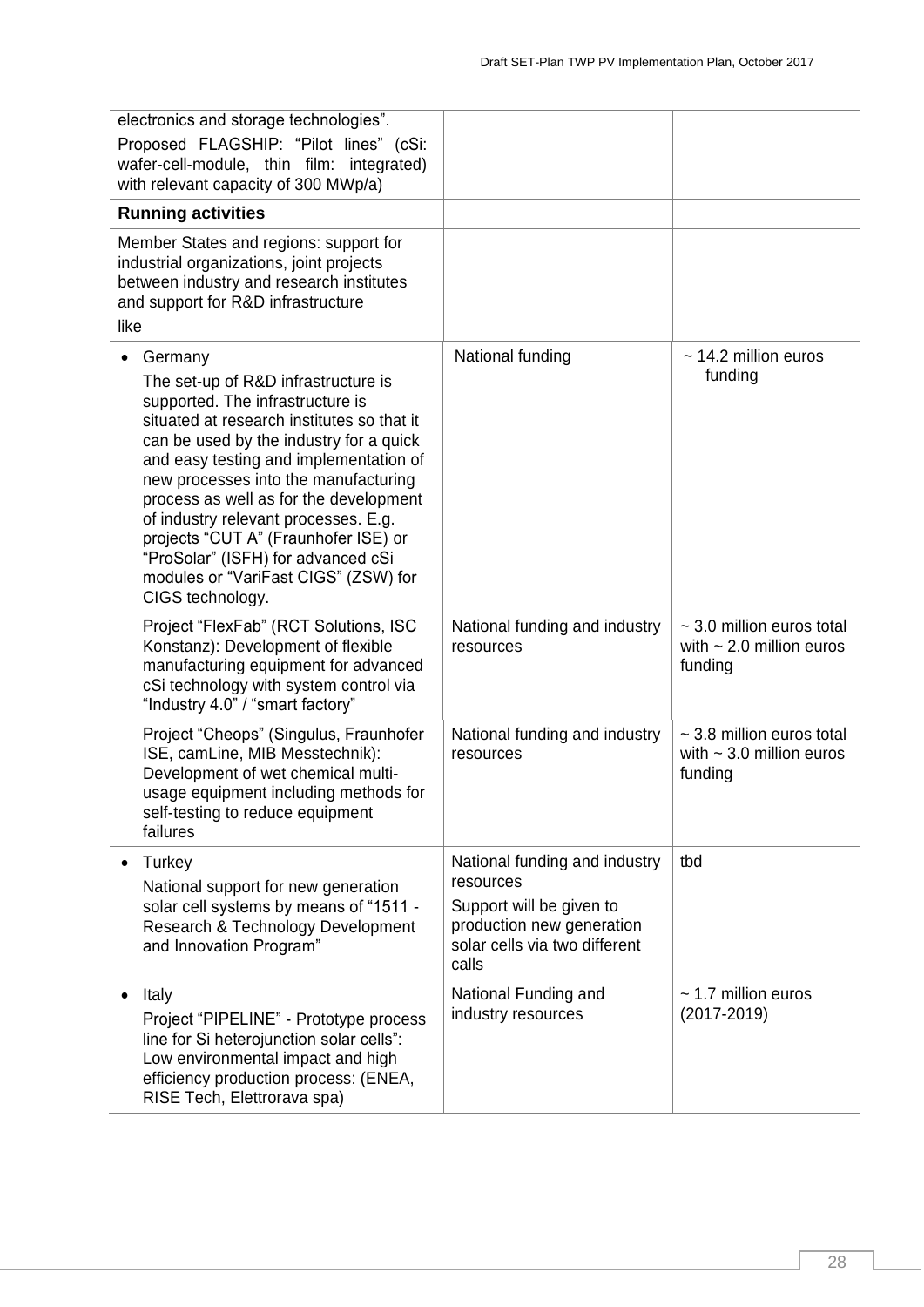## <span id="page-28-0"></span>**R&I Activity n. 6 - Cross-sectoral research at lower TRL**

| Cross-sectoral research at lower TRL                                                                                                                                                                                        |                                                                                                                                                          |  |  |
|-----------------------------------------------------------------------------------------------------------------------------------------------------------------------------------------------------------------------------|----------------------------------------------------------------------------------------------------------------------------------------------------------|--|--|
| <b>Targets:</b> Closer collaboration between national<br>PV labs for the sake of shared costs in<br>development of new technologies and supporting<br>European industries to facilitate a shorter time-to-<br>market (T2M). | Monitoring mechanism: number of collaborations<br>of national labs and resulting co-operations with<br>industry - monitored by national funding agencies |  |  |

**General Description:** With respect to high quality R&D, national research labs in Europe are still the leading institutions worldwide. A closer cooperation of these labs could help maintaining this position in order to support European industry with cutting edge research results. The focus will lie on cost sharing in research and technology development and significant lower time-to-market (T2M) times.

On a topical level activity 6 covers innovation in all the other activities of this Implementation Plan, namely PV for BIPV and similar applications, technologies for silicon solar cells and modules with higher quality, new technologies & materials, operation and diagnosis of photovoltaic plants and manufacturing technologies, but will focus more on the innovation system as such.

The activity will build on existing research capacities. The implementation of joint activities between the labs may be taken up jointly by MS's but may also take place in the existing European Innovation system and EERA. Explicitly this activity should use but not duplicate any work done previously in the SET plan by the JRC, ETIP or Eranet / Cofund.

**TRL:** The TRL level may depend on the research topic but will lie between TRL 3 and 6.

**Total budget required:** As a first approach, no additional budget is needed as resources for national labs are already available and "only" have to be re-allocated for cooperation projects. However, additional budget will be needed if the demand for exchange becomes higher than provided. Furthermore, alignment of research implies the long term allocation of resources for R&D into the proposed program lines in order to avoid "stop and go" cycles of decisions based on a project level and individual calls.

| <b>Expected deliverables</b>                                                                                                   | Timeline       |
|--------------------------------------------------------------------------------------------------------------------------------|----------------|
| inventory of ongoing collaborations and additional<br>opportunities                                                            | 2018           |
| joint R&D projects between national labs with<br>relevance for the strategic targets outlined in the<br>PV Implementation Plan | from $2018$ on |
| co-operation between industry and labs based on<br>the findings of the inter-lab co-operation                                  | from $2020$ on |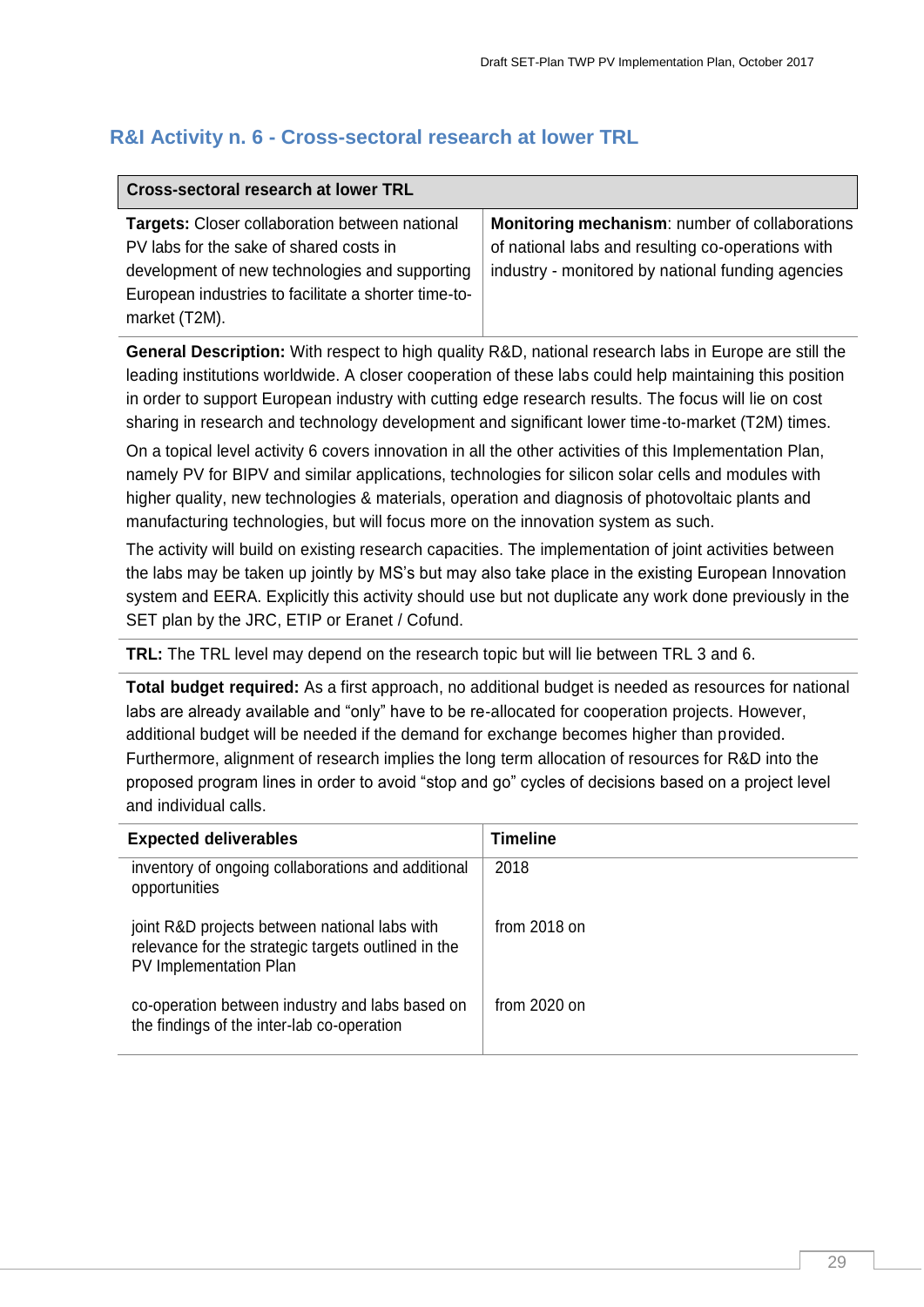| <b>Party / Parties</b>                                                                                                                                     | Implementation     | <b>Indicative financing</b>                                                                                          |
|------------------------------------------------------------------------------------------------------------------------------------------------------------|--------------------|----------------------------------------------------------------------------------------------------------------------|
| *(countries / stakeholders / EU)                                                                                                                           | <b>instruments</b> | contribution                                                                                                         |
| ongoing activities                                                                                                                                         |                    |                                                                                                                      |
| joint research on Thin-film solar cells<br>within the Solliance initiative between<br>Belgian, Dutch and German research<br>centres (http://solliance.eu/) | joint research     |                                                                                                                      |
| transnational cooperation between leading<br>European research-driven clusters within<br>the EU project SOLARROK<br>(http://www.solarrok.eu/)              | joint research     | approx. 2.2 mil. € from<br><b>FP7-REGIONS</b>                                                                        |
| planned activities                                                                                                                                         |                    |                                                                                                                      |
| programs for an increased exchange of<br>staff                                                                                                             |                    | approx. 25.000 € per<br>person and year for travel<br>and material expenses <sup>23</sup>                            |
| additional activities on joint usage of<br>infrastructure like<br>PV test sites                                                                            |                    |                                                                                                                      |
| initiate a (virtual) high performance<br>computer centre for R&I on PV and maybe<br>renewable energies in general $^{24}$                                  |                    | eventually, new<br>instruments on funding<br>research infrastructure<br>have to be developed on<br>an European level |

1

 $^{23}$  personal costs are expected to be beard by the home institution

 $24$  see for example the High Performance Computing (HPC) center at the National Renewable Energy Laboratory, [www.hpc.nrel.gov](http://www.hpc.nrel.gov/)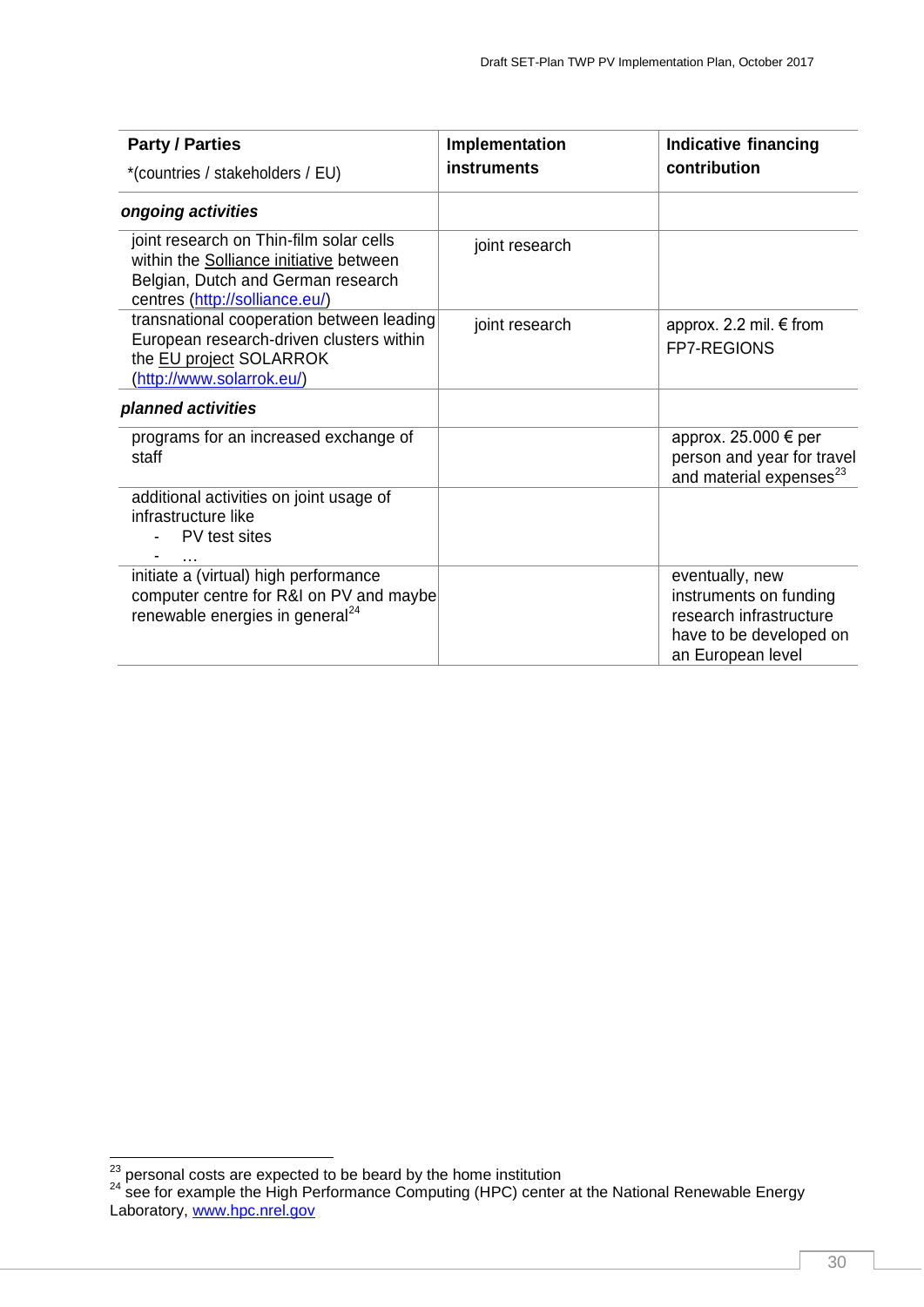# <span id="page-30-0"></span>**Annex II – Members of the TWG**

# **Member States (11)**

| member                                                                     |                             | alternate                                                                     |
|----------------------------------------------------------------------------|-----------------------------|-------------------------------------------------------------------------------|
| <b>Belgium</b> - Walloon region                                            | Laurence Polain             |                                                                               |
| <b>Belgium</b> - Flemish region                                            | Lut Bollen                  |                                                                               |
| <b>Cyprus - University of Cyprus</b>                                       | George E. Georghiou         | Aris Bonanos                                                                  |
| <b>Estonia - Ministry of Economic Affairs</b><br>and Communications        | Siim Meeliste               |                                                                               |
| <b>France</b> - Ministère de l'Environnement,<br>de l'Energie et de la Mer | Louise Oriol                |                                                                               |
| Germany - Project Management Jülich<br>(PtJ) (Chair)                       | <b>Christoph Huennekes</b>  | Johannes Lambert                                                              |
| Italy - National Research Council of Italy                                 | Massimo Mazzer              |                                                                               |
| <b>Netherlands - Netherlands Enterprise</b><br>Agency                      | Otto Bernsen                |                                                                               |
| Norway - The Research Council of<br>Norway (RCN)                           | <b>Trond Inge Westgaad</b>  | Tor Ivar Eikaas, RCN,<br>Astrid Stavseng, Ministry of<br>Petroleum and Energy |
| Spain - Centre for the Development of<br>Industrial Technology (CDTI)      | <b>Pilar Gonzalez Gotor</b> | M. Luisa Revilla                                                              |
| <b>Turkey - TUBITAK</b>                                                    | <b>Ilknur Yilmaz</b>        | Cagri Yildirim                                                                |

# **European Commission (4)**

| member  |                     |  |
|---------|---------------------|--|
| DG RTD  | Fabio Belloni       |  |
| DG RTD  | Maria Getsiou       |  |
| DG ENER | Pietro Menna        |  |
| EC JRC  | Arnulf Jäger-Waldau |  |

# **ETIP & Industry (15)**

| member                                |                         | alternate       |
|---------------------------------------|-------------------------|-----------------|
| EUREC / ETIP PV Secretariat           | Greg Arrowsmith         |                 |
| <b>Enel Green Power</b>               | Fabrizio Bizzarri       |                 |
| Manz AG                               | <b>Bernhard Dimmler</b> |                 |
| <b>DSM</b>                            | Oscar Goddijn           | Ellen Oerlemans |
| <b>SETA Network</b>                   | <b>Silke Krawietz</b>   |                 |
| <b>Becquerel Institute</b>            | Gaëtan Masson           |                 |
| SolarWorld AG                         | Milan Nitschke          |                 |
| Consultores de Energía Fotovoltica SL | Emiliano Perezagua      |                 |
| EERA PV (Fraunhofer ISE)              | Simon Philipps          | Ivan Gordon     |